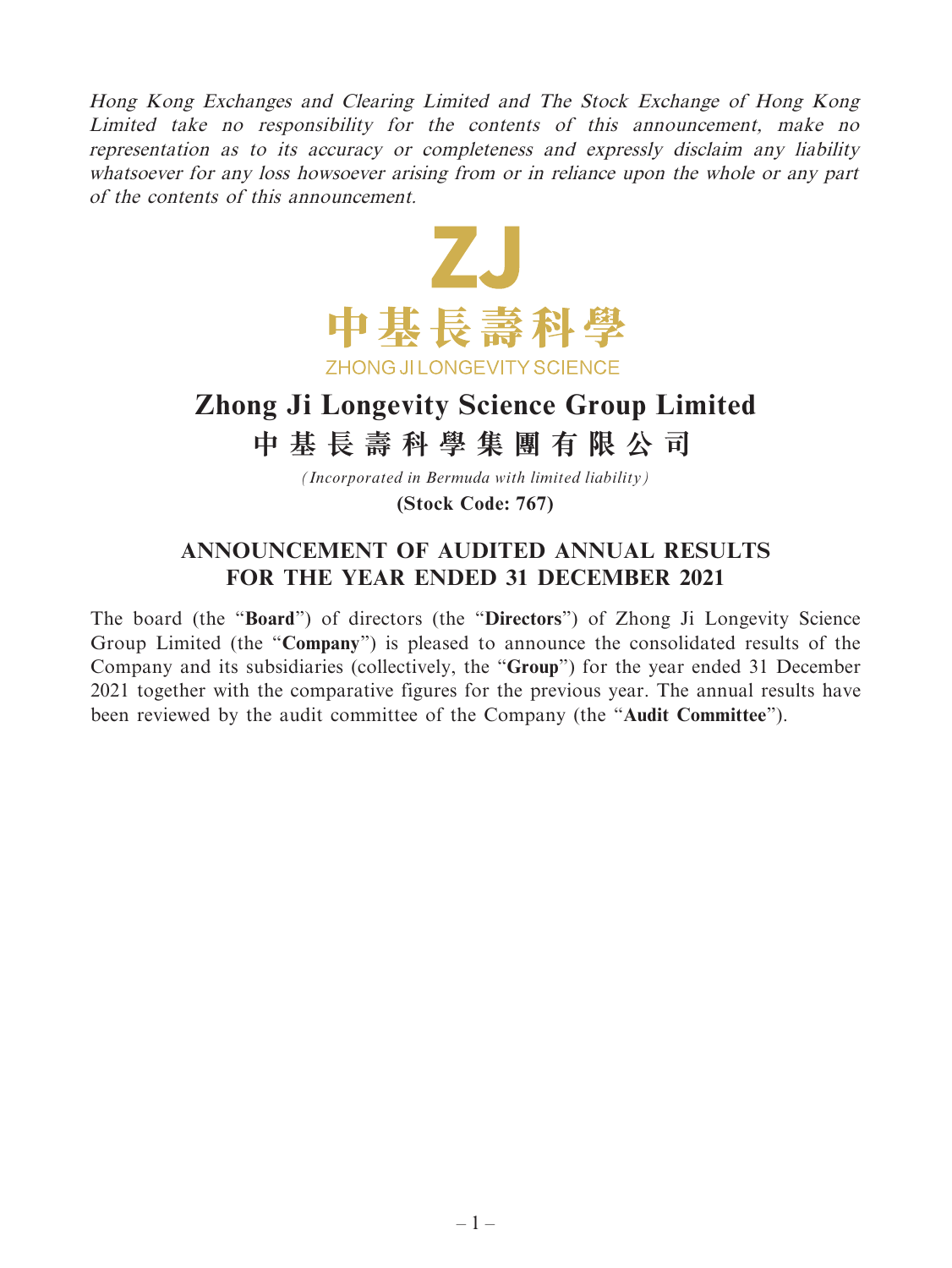# **CONSOLIDATED STATEMENT OF PROFIT OR LOSS**

Year ended 31 December 2021

|                                                                                            |               | 2021            | 2020                           |
|--------------------------------------------------------------------------------------------|---------------|-----------------|--------------------------------|
|                                                                                            | <b>Notes</b>  | <b>HK\$'000</b> | <b>HK\$'000</b>                |
| <b>REVENUE</b>                                                                             | $\mathcal{S}$ | 61,119          | 80,022                         |
| Cost of sales                                                                              |               | (9,210)         | (7, 564)                       |
| <b>GROSS PROFIT</b>                                                                        |               | 51,909          | 72,458                         |
| Other income and gains, net                                                                | 5             | 1,863           | 1,979                          |
| Selling and distribution expenses                                                          |               | (2,752)         |                                |
| Administrative expenses                                                                    |               | (43,746)        | (28, 819)                      |
| Impairment losses under expected<br>credit loss model, net of reversal                     | 6             | 4,475           | (58, 927)                      |
| Fair value (losses)/gains on<br>investment properties                                      |               | (4,997)         | 5,716                          |
| Share of results of joint ventures                                                         |               | 900             | (1, 153)                       |
| Finance costs                                                                              |               | (692)           | (426)                          |
| PROFIT/(LOSS) BEFORE TAX                                                                   |               | 6,960           | (9,172)                        |
| Income tax expense                                                                         | 7             | (760)           | (1,528)                        |
| <b>PROFIT/(LOSS) FOR THE YEAR</b>                                                          |               | 6,200           | (10,700)                       |
| Attributable to:                                                                           |               |                 |                                |
| Owners of the Company                                                                      |               | 6,055           | (11, 487)                      |
| Non-controlling interests                                                                  |               | 145             | 787                            |
|                                                                                            |               | 6,200           | (10,700)                       |
| <b>EARNINGS/(LOSS) PER SHARE</b><br><b>ATTRIBUTABLE TO OWNERS OF</b><br><b>THE COMPANY</b> | 9             |                 |                                |
| Basic and diluted                                                                          |               | HK0.04 cents    | (Restated)<br>$HK(0.08)$ cents |
|                                                                                            |               |                 |                                |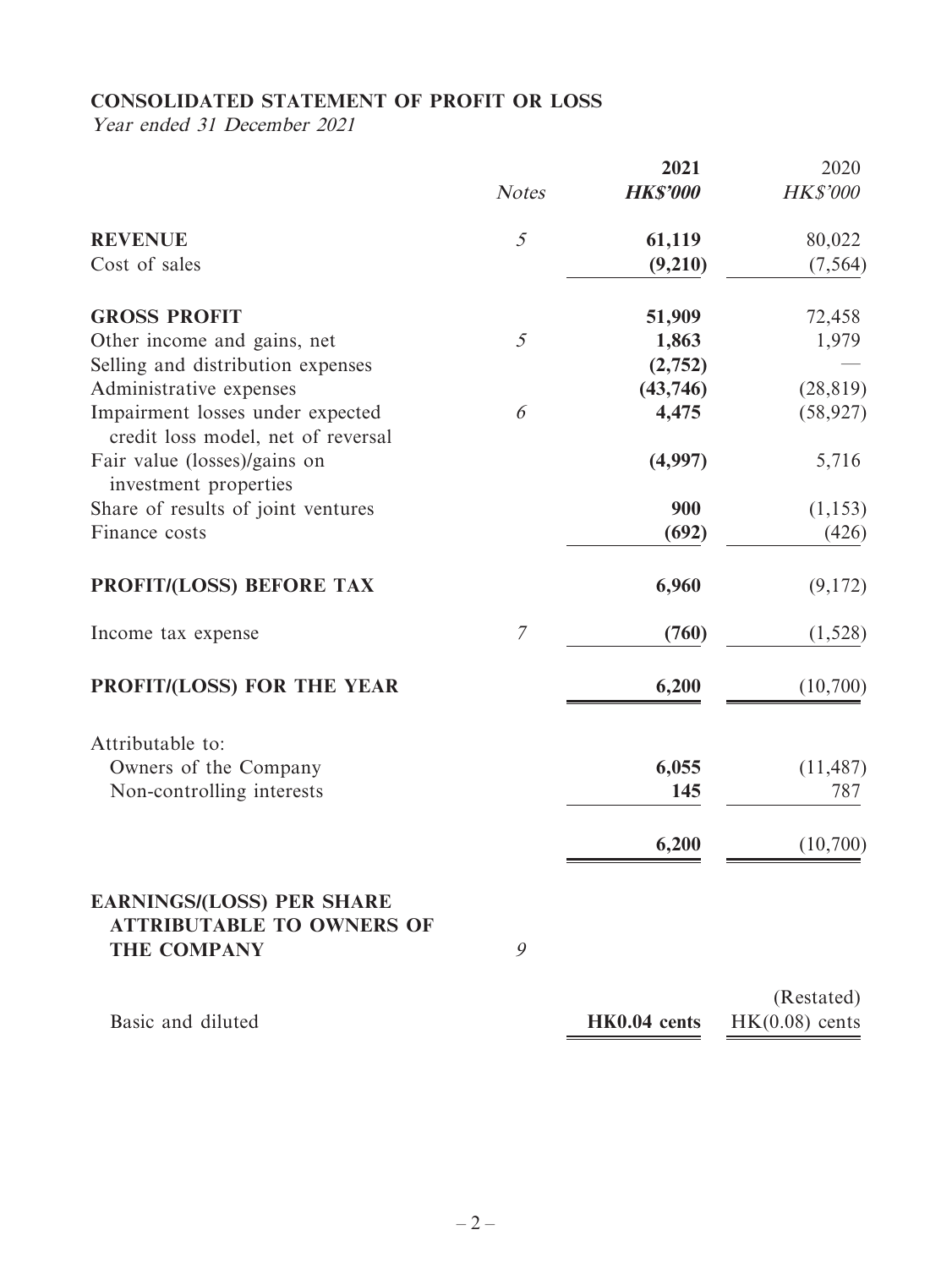# **CONSOLIDATED STATEMENT OF COMPREHENSIVE INCOME**

Year ended 31 December 2021

| (10,700)            |
|---------------------|
|                     |
| 8,895               |
| 8,895               |
|                     |
| (510, 750)          |
| (510, 750)          |
| (501, 855)          |
| (512, 555)          |
| (513, 797)          |
| 1,242<br>(512, 555) |
|                     |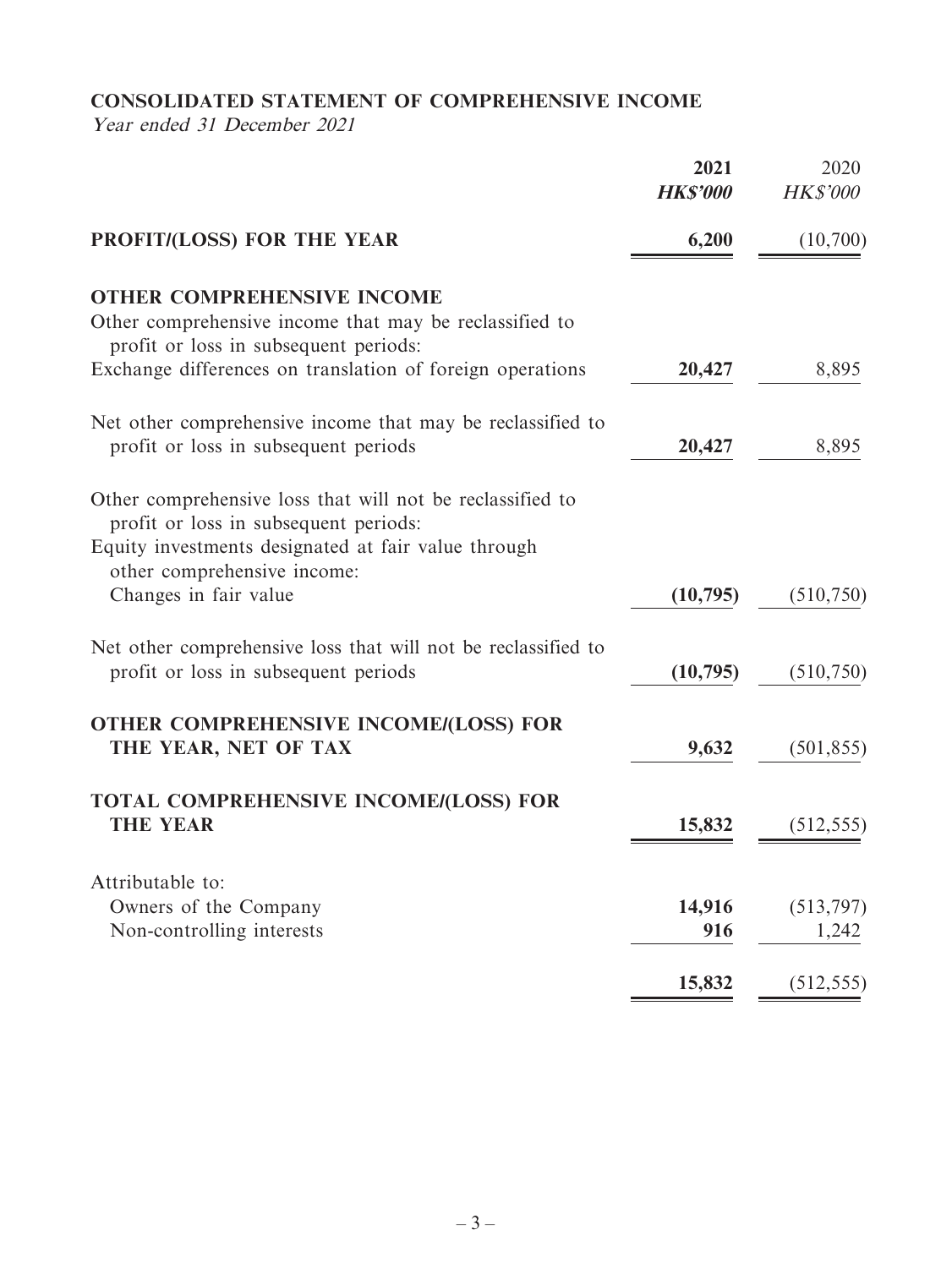# **CONSOLIDATED STATEMENT OF FINANCIAL POSITION**

31 December 2021

|                                             |              | 2021            | 2020            |
|---------------------------------------------|--------------|-----------------|-----------------|
|                                             | <b>Notes</b> | <b>HK\$'000</b> | <b>HK\$'000</b> |
| <b>NON-CURRENT ASSETS</b>                   |              |                 |                 |
| Plant and equipment                         |              | 1,652           | 1,370           |
| Investment properties                       | 10           | 26,001          | 30,523          |
| Right-of-use assets                         |              | 4,832           | 1,156           |
| Interests in joint ventures                 |              | 5,753           | 3,504           |
| Financial assets at fair value through      |              |                 |                 |
| other comprehensive income                  |              | 56,877          | 73,345          |
| Loan and interest receivables               | 11           | 145,585         | 127,779         |
| Deposit and other receivables               |              |                 | 62,691          |
| Total non-current assets                    |              | 240,700         | 300,368         |
| <b>CURRENT ASSETS</b>                       |              |                 |                 |
| Inventories                                 |              | 1,020           |                 |
| Loan and interest receivables               | 11           | 72,279          | 39,661          |
| Trade receivables                           | 12           | 19              |                 |
| Deposits, prepayments and other receivables |              | 176,358         | 94,221          |
| Tax recoverable                             |              | 4,072           | 3,193           |
| Amounts due from related companies          |              | 3,610           |                 |
| Cash and cash equivalents                   |              | 19,437          | 40,797          |
| Total current assets                        |              | 276,795         | 177,872         |
| <b>CURRENT LIABILITIES</b>                  |              |                 |                 |
| Trade payables                              | 13           | 254             |                 |
| Other payables and accruals                 |              | 11,599          | 5,542           |
| Other borrowings                            |              | 7,740           | 7,487           |
| Lease liabilities                           |              | 3,718           | 822             |
| Amount due to a director                    |              | 6,926           |                 |
| Amounts due to related companies            |              | 7,817           | 2,540           |
| Contract liabilities                        |              | 1,126           |                 |
| Tax payable                                 |              | 5,359           | 5,361           |
| Total current liabilities                   |              | 44,539          | 21,752          |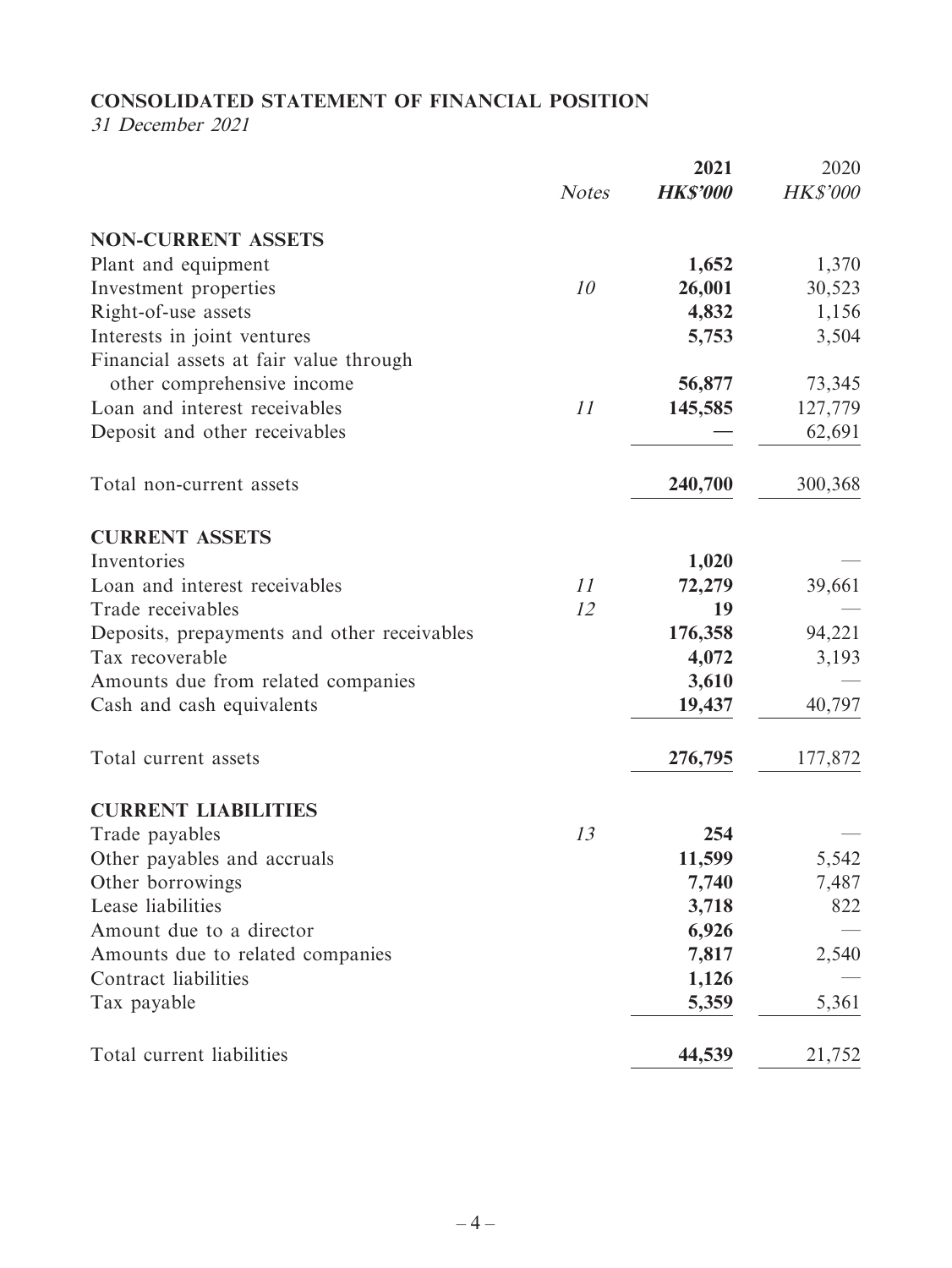|                                           |              | 2021            | 2020            |
|-------------------------------------------|--------------|-----------------|-----------------|
|                                           | <b>Notes</b> | <b>HK\$'000</b> | <b>HK\$'000</b> |
| <b>NET CURRENT ASSETS</b>                 |              | 232,256         | 156,120         |
| TOTAL ASSETS LESS CURRENT LIABILITIES     |              | 472,956         | 456,488         |
| <b>NON-CURRENT LIABILITIES</b>            |              |                 |                 |
| Deferred tax liabilities                  |              | 766             | 1,207           |
| Lease liabilities                         |              | 1,472           | 395             |
| Total non-current liabilities             |              | 2,238           | 1,602           |
| <b>NET ASSETS</b>                         |              | 470,718         | 454,886         |
| <b>CAPITAL AND RESERVES</b>               |              |                 |                 |
| Share capital                             |              | 3,870           | 3,870           |
| Reserves                                  |              | 439,878         | 424,962         |
| Equity attribute to owners of the Company |              | 443,748         | 428,832         |
| Non-controlling interests                 |              | 26,970          | 26,054          |
| <b>Total equity</b>                       |              | 470,718         | 454,886         |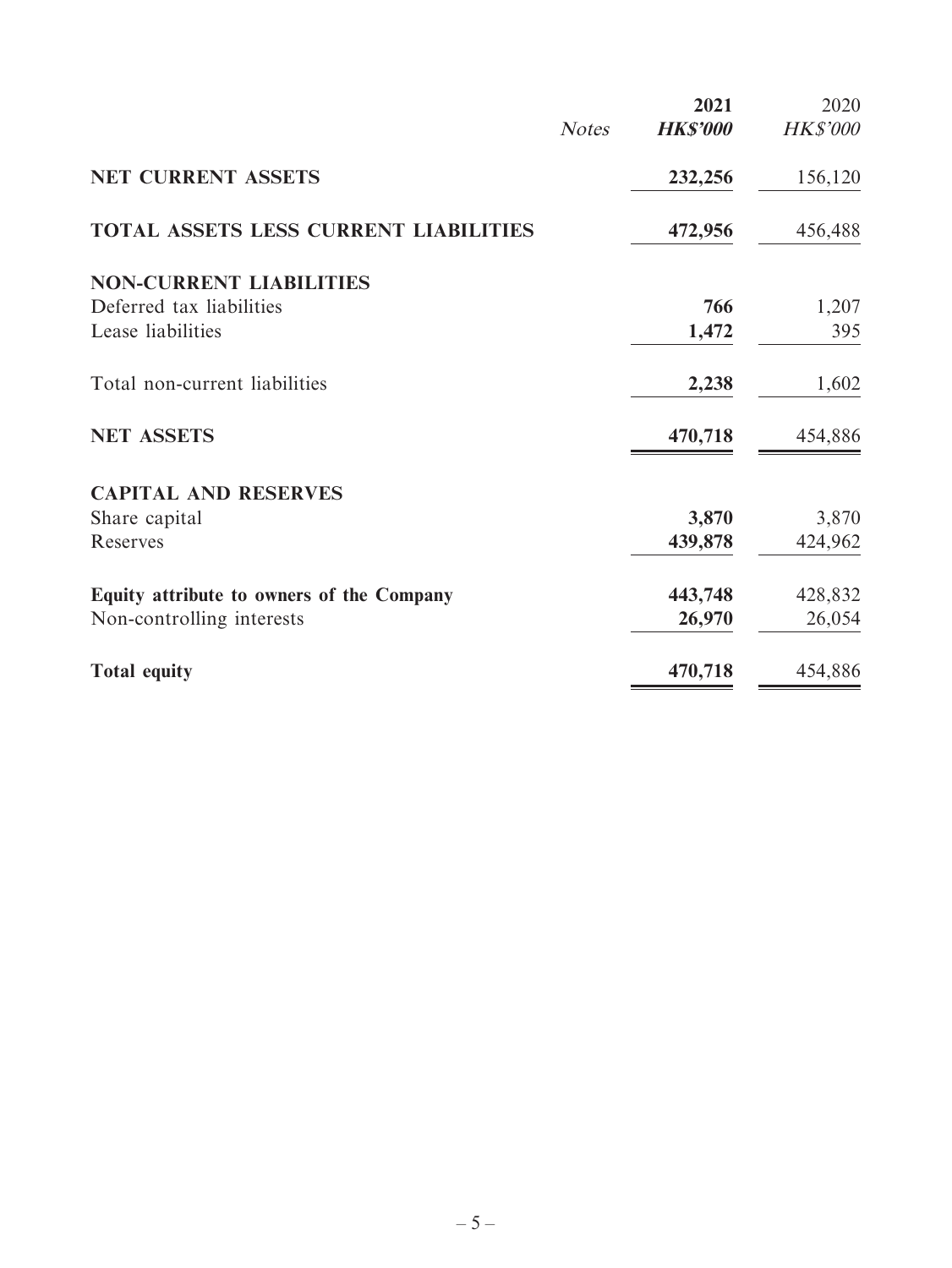### **NOTES:**

#### **1. GENERAL INFORMATION**

Zhong Ji Longevity Science Group Limited (formerly known as Asia Pacific Silk Road Investment Company Limited) (the "**Company**") is a limited liability company incorporated in Bermuda and its shares are listed on The Stock Exchange of Hong Kong Limited (the "**Stock Exchange**"). In the opinion of the directors, the immediate holding company and ultimate holding company of the Company is Zhong Ji 1 International Medical Group (Hong Kong) Limited, incorporated in Hong Kong. As 31 December 2021, the directors of the Company consider the ultimate controlling shareholders of the Company is Mr. Yan Li, who is also the chairman of the Company. The addresses of the registered office and principal place of business of the Company are disclosed in the corporate information section to the annual report.

The principal activities of the Company and its subsidiaries (the "**Group**") are as follows:

- Longevity science business
- Money lending
- Securities and other investments
- Financial and investment advisory
- Property investment

The consolidated financial statements are presented in Hong Kong dollars ("**HK\$**"), which is also the functional currency of the Company.

On 17 December 2021, the Company received a letter from the Stock Exchange (the "**Letter**") notifying the Company of its decision that the Company has failed to maintain a sufficient level of operations as required under Rule 13.24 of the Listing Rules to warrant the continued listing of its shares and that trading in the Company's shares shall be suspended under the Listing Rules (the "**Decision**").

On 29 December 2021, the Company submitted a written request for the Decision to be referred to the Listing Committee of the Stock Exchange for review (the "**Review**") pursuant to the Listing Rules. As at the reporting date, the outcome of the Review is uncertain.

#### **2. BASIS OF PREPARATION**

The consolidated financial statements have been prepared in accordance with Hong Kong Financial Reporting Standards ("**HKFRSs**") (which include all Hong Kong Financial Reporting Standards, Hong Kong Accounting Standards ("**HKASs**") and Interpretations) issued by the Hong Kong Institute of Certified Public Accountants (the "**HKICPA**"), accounting principles generally accepted in Hong Kong and the disclosure requirements of the Hong Kong Companies Ordinance. They have been prepared under the historical cost convention, except for investment properties and equity investments designated at fair value through other comprehensive income, which have been measured at fair value. The consolidated financial statements are presented in the Hong Kong dollars ("**HK\$**") and all values are rounded to the nearest thousand except when otherwise indicated.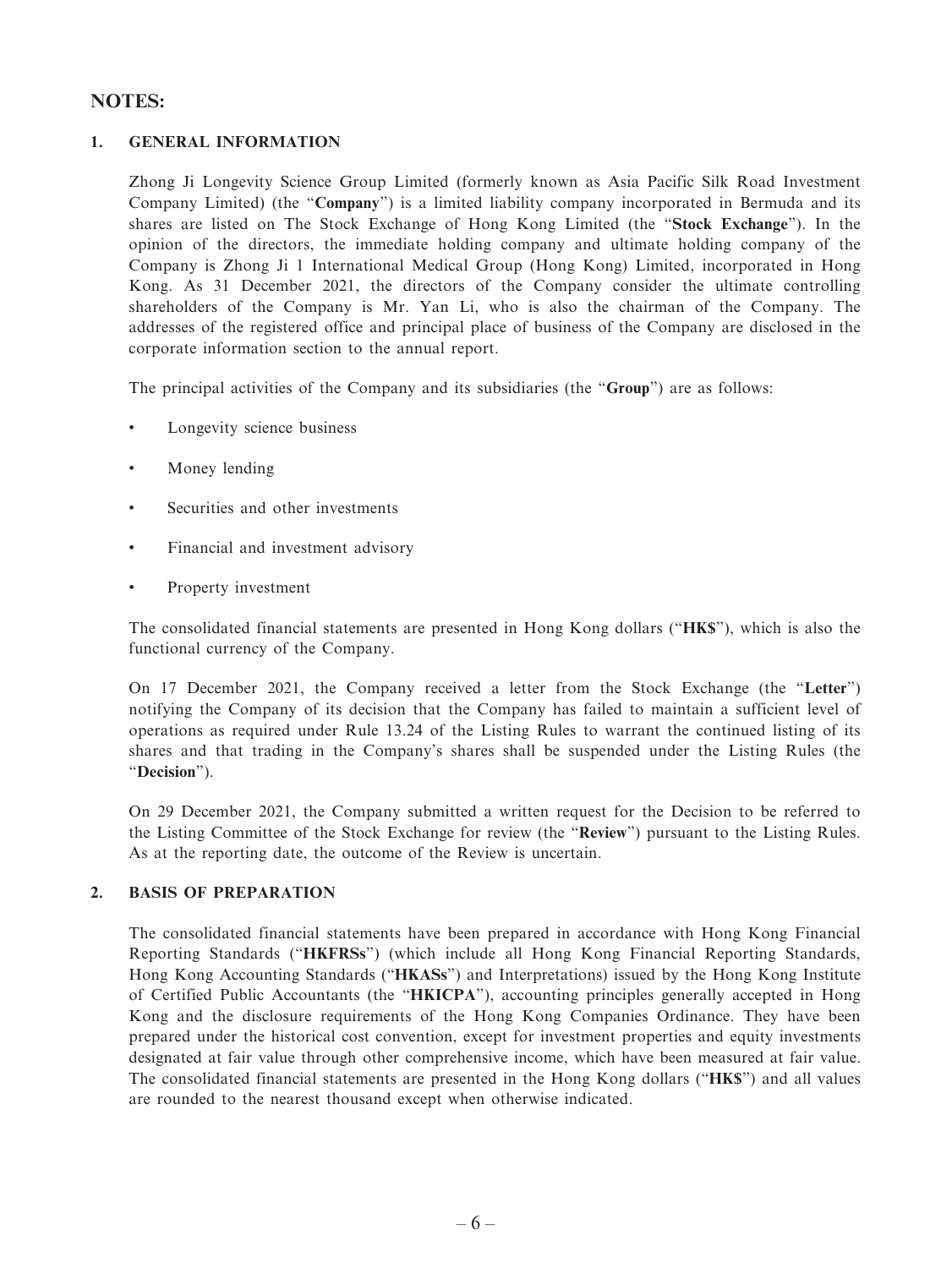#### **3. CHANGES IN ACCOUNTING POLICIES AND DISCLOSURES**

In the current period, the Group has adopted all the new and revised HKFRSs issued by the HKICPA that are relevant to its operations and effective for its accounting period beginning on 1 January 2021. HKFRSs comprise Hong Kong Financial Reporting Standards; Hong Kong Accounting Standards; and Interpretations. The adoption of these new and revised HKFRSs did not result in significant changes to the Group's accounting policies, presentation of the Group's financial statements and amounts reported for the current period and prior year.

The Group has not applied the new HKFRSs that have been issued but are not yet effective. The application of these new HKFRSs will not have material impact on the financial statements of the Group.

#### **4. OPERATING SEGMENT INFORMATION**

The Group's reportable and operating segments are as follows:

- (a) Longevity science business: provision of diagnostic consultation, health and medical testing and checking as well as distribution of healthcare supplements;
- (b) Money lending: provision of loan financing for interest income;
- (c) Securities and other investments: holding of equity investments, investment in short to long-term financial assets for dividend income;
- (d) Financial and investment advisory: provision of financial and investment consulting services; and
- (e) Property investment: investment in properties for rental income and/or for potential capital appreciation.

No operating segments have been aggregated in arising at the above reporting segment of the Group.

Management monitors the results of the Group's operating segments separately for the purpose of making decisions about resources allocation and performance assessment. Segment performance is evaluated based on reportable segment profit/(loss), which is a measure of adjusted profit or loss before tax. The adjusted profit or loss before tax is measured consistently with the Group's profit or loss before tax except that bank interest income, loss on disposal of plant and equipment, share of results of joint ventures, finance costs as well as head office and corporate income and expenses are excluded from such measurement.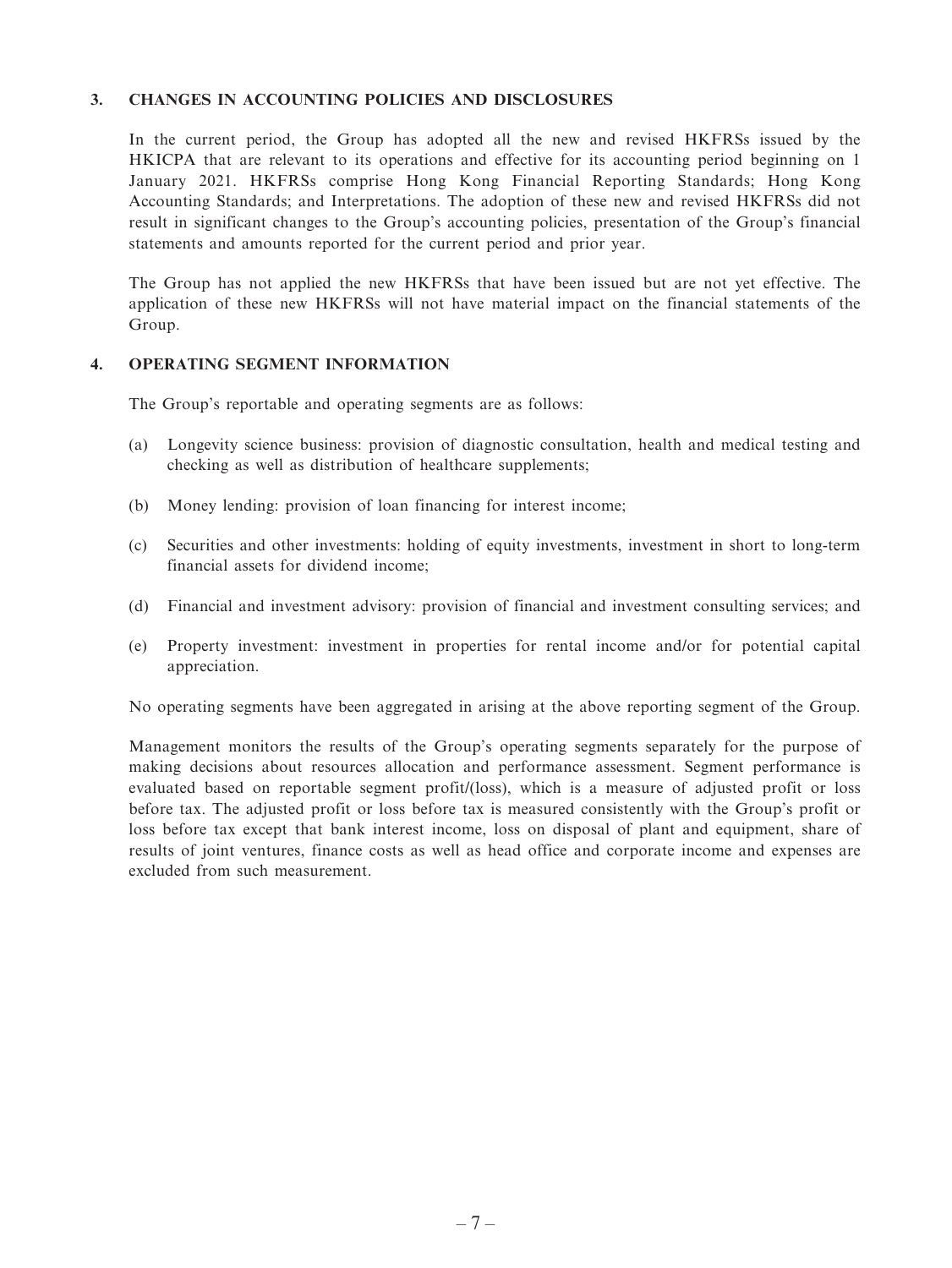| Year ended 31 December 2021                      | Longevity<br>science<br>business<br><b>HK\$'000</b> | <b>Money</b><br>lending<br><b>HK\$'000</b> | <b>Securities</b><br>and other<br>investments<br><b>HK\$'000</b> | Financial<br>and<br>investment<br>advisory<br><b>HKS'000</b> | <b>Property</b><br>investment<br><b>HK\$'000</b> | <b>Unallocated</b><br><b>HK\$'000</b> | Total<br><b>HK\$'000</b> |
|--------------------------------------------------|-----------------------------------------------------|--------------------------------------------|------------------------------------------------------------------|--------------------------------------------------------------|--------------------------------------------------|---------------------------------------|--------------------------|
| <b>Segment revenue</b>                           |                                                     |                                            |                                                                  |                                                              |                                                  |                                       |                          |
| Revenue from external customers                  | 22,446                                              | 27,218                                     | 13                                                               | 11,442                                                       |                                                  |                                       | 61,119                   |
| <b>Segment results</b><br>Reconciliation:        | 3,500                                               | 41,046                                     | (5)                                                              | (14, 174)                                                    | (4,997)                                          |                                       | 25,370                   |
| Bank interest income                             |                                                     |                                            |                                                                  |                                                              |                                                  |                                       | 92                       |
| Finance costs                                    |                                                     |                                            |                                                                  |                                                              |                                                  |                                       | (692)                    |
| Share of results of joint ventures               |                                                     |                                            |                                                                  |                                                              |                                                  |                                       | 900                      |
| Corporate and other unallocated<br>expenses, net |                                                     |                                            |                                                                  |                                                              |                                                  |                                       | (18, 710)                |
|                                                  |                                                     |                                            |                                                                  |                                                              |                                                  |                                       |                          |
| Profit before tax                                |                                                     |                                            |                                                                  |                                                              |                                                  |                                       | 6,960                    |
| Other segment information:                       |                                                     |                                            |                                                                  |                                                              |                                                  |                                       |                          |
| Fair value losses on investment<br>properties    |                                                     |                                            |                                                                  |                                                              | 4,997                                            |                                       | 4,997                    |
| Depreciation of right-of-use assets              | 2,948                                               | 194                                        |                                                                  | 634                                                          |                                                  |                                       | 3,776                    |
| Depreciation of plant and equipment              | 120                                                 | 97                                         |                                                                  | 315                                                          |                                                  | 69                                    | 601                      |
| Impairment losses under expected                 |                                                     |                                            |                                                                  |                                                              |                                                  |                                       |                          |
| credit loss model, net of reversal               |                                                     | (19, 880)                                  |                                                                  | 15,405                                                       |                                                  |                                       | (4, 475)                 |
| Capital expenditure*                             | 866                                                 | 5                                          |                                                                  |                                                              | 18                                               |                                       | 889                      |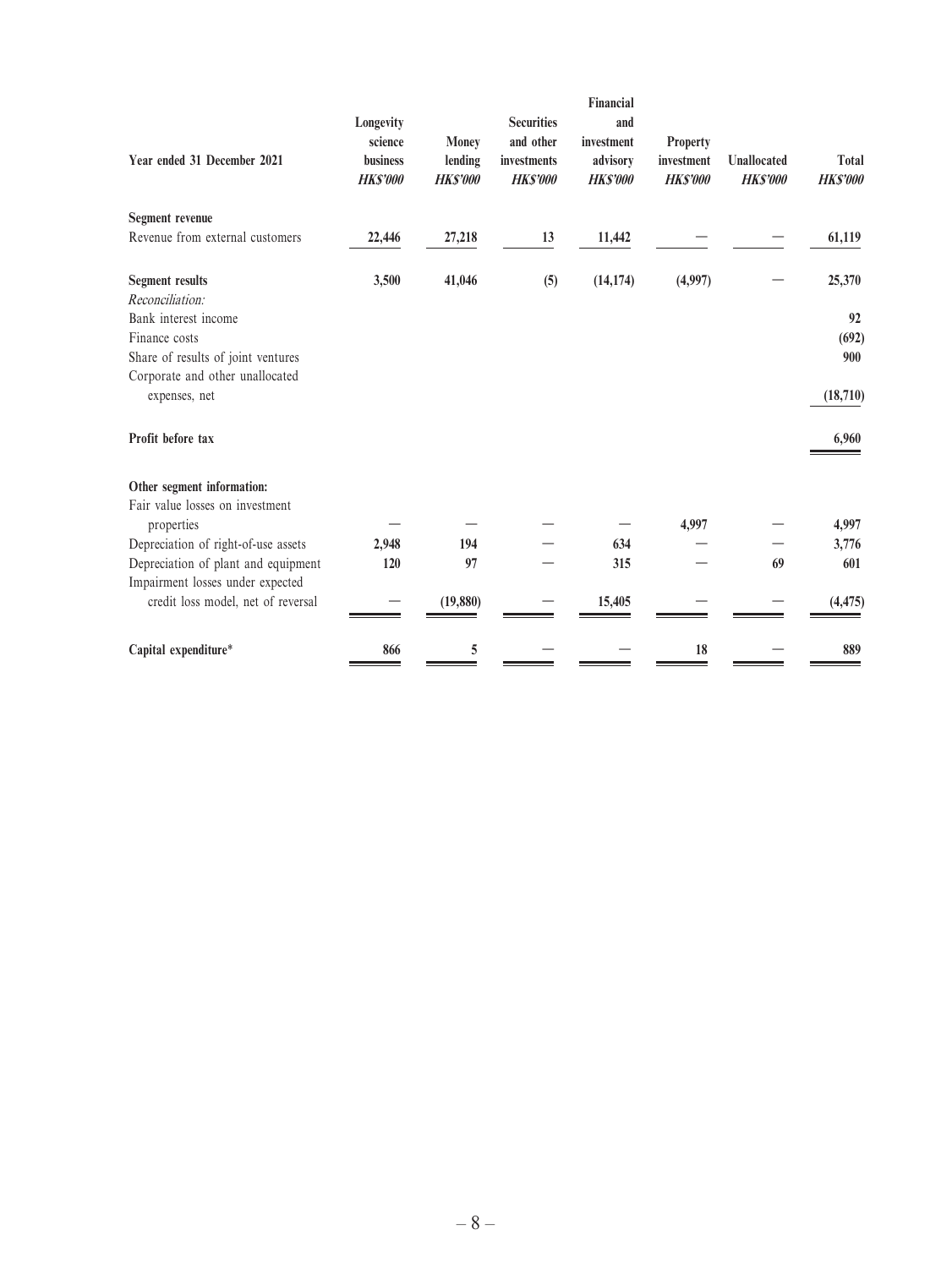| Year ended 31 December 2020             | Loan<br>facilitation<br>services<br><b>HK\$'000</b> | Money<br>lending<br><b>HK\$'000</b> | Securities and<br>other<br>investments<br><b>HK\$'000</b> | Financial and<br>investment<br>advisory<br><b>HK\$'000</b> | Property<br>investment<br><b>HK\$'000</b> | Total<br><b>HK\$'000</b> |
|-----------------------------------------|-----------------------------------------------------|-------------------------------------|-----------------------------------------------------------|------------------------------------------------------------|-------------------------------------------|--------------------------|
|                                         |                                                     |                                     |                                                           |                                                            |                                           |                          |
| Segment revenue                         |                                                     |                                     |                                                           |                                                            |                                           |                          |
| Revenue from external customers         |                                                     | 61,154                              | 5,717                                                     | 13,151                                                     |                                           | 80,022                   |
| <b>Segment results</b>                  | 6,250                                               | 35,573                              | 4,917                                                     | (48, 579)                                                  | 5,708                                     | 3,869                    |
| Reconciliation:                         |                                                     |                                     |                                                           |                                                            |                                           |                          |
| Bank interest income                    |                                                     |                                     |                                                           |                                                            |                                           | 1,059                    |
| Finance costs                           |                                                     |                                     |                                                           |                                                            |                                           | (426)                    |
| Share of results of joint ventures      |                                                     |                                     |                                                           |                                                            |                                           | (1, 153)                 |
| Corporate and other unallocated         |                                                     |                                     |                                                           |                                                            |                                           |                          |
| expenses, net                           |                                                     |                                     |                                                           |                                                            |                                           | (12, 521)                |
| Loss before tax                         |                                                     |                                     |                                                           |                                                            |                                           | (9,172)                  |
| Other segment information:              |                                                     |                                     |                                                           |                                                            |                                           |                          |
| Fair value gains on investment          |                                                     |                                     |                                                           |                                                            |                                           |                          |
| properties                              |                                                     |                                     |                                                           |                                                            | (5,716)                                   | (5,716)                  |
| Depreciation of right-of-use assets     |                                                     | 830                                 | $\sqrt{2}$                                                | 750                                                        |                                           | 1,582                    |
| Depreciation of plant and equipment     |                                                     | 118                                 |                                                           | 155                                                        |                                           | 274                      |
| Impairment losses under expected credit |                                                     |                                     |                                                           |                                                            |                                           |                          |
| loss model, net of reversal             | (6,250)                                             | 17,086                              |                                                           | 48,091                                                     |                                           | 58,927                   |
| Capital expenditure*                    |                                                     |                                     |                                                           | 1,337                                                      | 23,988                                    | 25,325                   |

\* Capital expenditure consists of additions to plant and equipment and investment properties including assets from the acquisition of assets and liabilities or subsidiaries.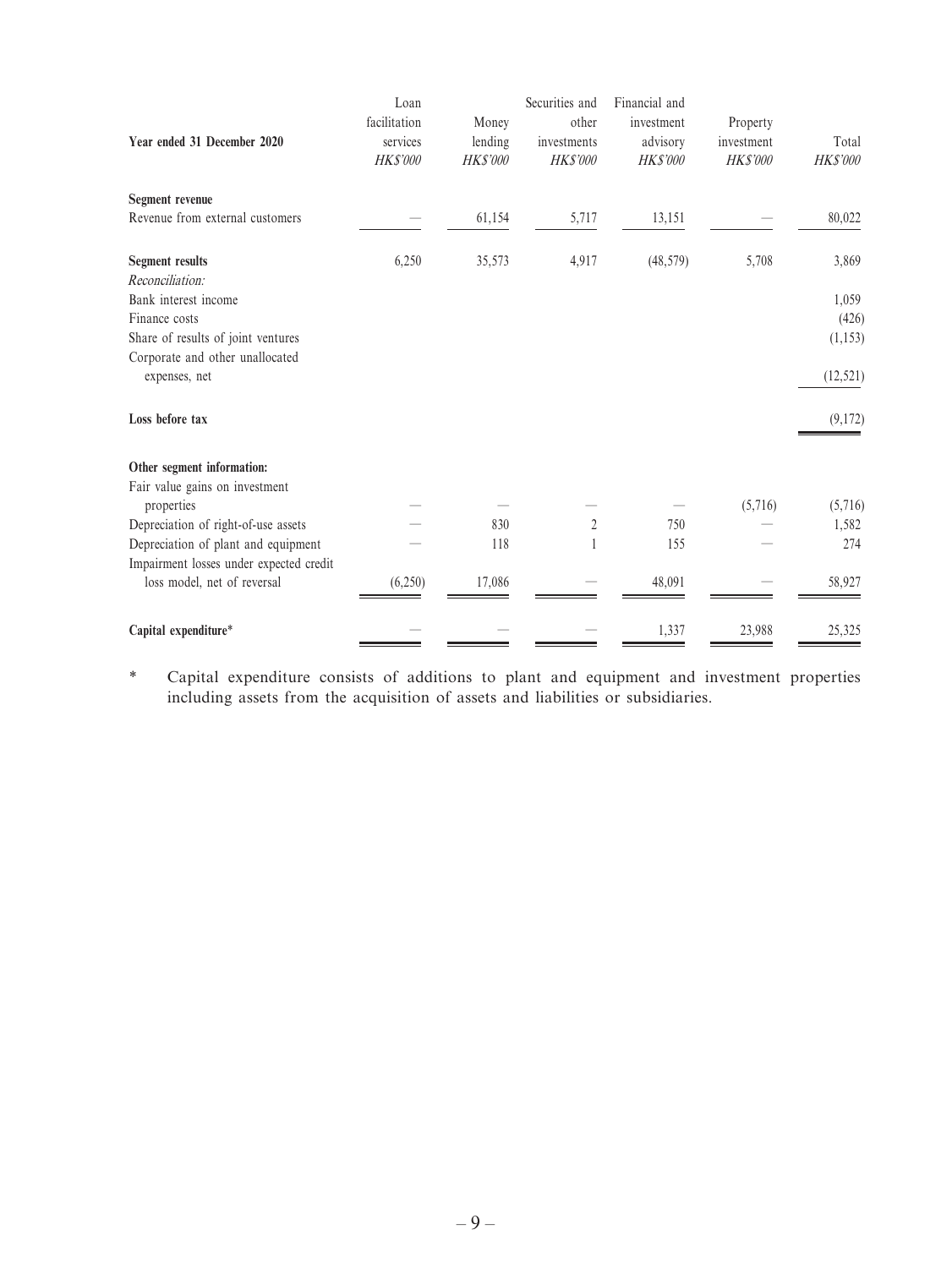| 31 December 2021                                                                                          | Longevity<br>science<br>business<br><b>HK\$'000</b> | Money<br>lending<br><b>HK\$'000</b> | <b>Securities and</b><br>other<br>investments<br><b>HK\$'000</b> | <b>Financial</b> and<br>investment<br>advisory<br><b>HKS'000</b> | Property<br>investment<br><b>HK\$'000</b> | Total<br><b>HK\$'000</b> |
|-----------------------------------------------------------------------------------------------------------|-----------------------------------------------------|-------------------------------------|------------------------------------------------------------------|------------------------------------------------------------------|-------------------------------------------|--------------------------|
| <b>Segment</b> assets                                                                                     | 35,559                                              | 228,694                             | 56,888                                                           | 96,305                                                           | 26,001                                    | 443,447                  |
| Reconciliation:<br>Corporate and other unallocated assets                                                 |                                                     |                                     |                                                                  |                                                                  |                                           | 74,048                   |
| Total assets                                                                                              |                                                     |                                     |                                                                  |                                                                  |                                           | 517,495                  |
| <b>Segment liabilities</b>                                                                                | 3,920                                               | 1,546                               |                                                                  | 16,757                                                           |                                           | 22,223                   |
| Reconciliation:<br>Tax payable<br>Deferred tax liabilities<br>Corporate and other unallocated liabilities |                                                     |                                     |                                                                  |                                                                  |                                           | 5,359<br>766<br>18,429   |
| Total liabilities                                                                                         |                                                     |                                     |                                                                  |                                                                  |                                           | 46,777                   |
| 31 December 2020                                                                                          | Loan<br>facilitation<br>services<br>HK\$'000        | Money<br>lending<br>HK\$'000        | Securities and<br>other<br>investments<br><b>HK\$'000</b>        | Financial and<br>investment<br>advisory<br><b>HK\$'000</b>       | Property<br>investment<br>HK\$'000        | Total<br>HK\$'000        |
| <b>Segment</b> assets                                                                                     |                                                     | 179,492                             | 103,706                                                          | 156,368                                                          | 30,547                                    | 470,113                  |
| Reconciliation:<br>Tax recoverable<br>Corporate and other unallocated assets                              |                                                     |                                     |                                                                  |                                                                  |                                           | 3,193<br>4,934           |
| Total assets                                                                                              |                                                     |                                     |                                                                  |                                                                  |                                           | 478,240                  |
| <b>Segment liabilities</b>                                                                                |                                                     | 533                                 |                                                                  | 12,559                                                           |                                           | 13,092                   |
| Reconciliation:<br>Tax payable<br>Deferred tax liabilities<br>Corporate and other unallocated liabilities |                                                     |                                     |                                                                  |                                                                  |                                           | 5,361<br>1,207<br>3,694  |
| Total liabilities                                                                                         |                                                     |                                     |                                                                  |                                                                  |                                           | 23,354                   |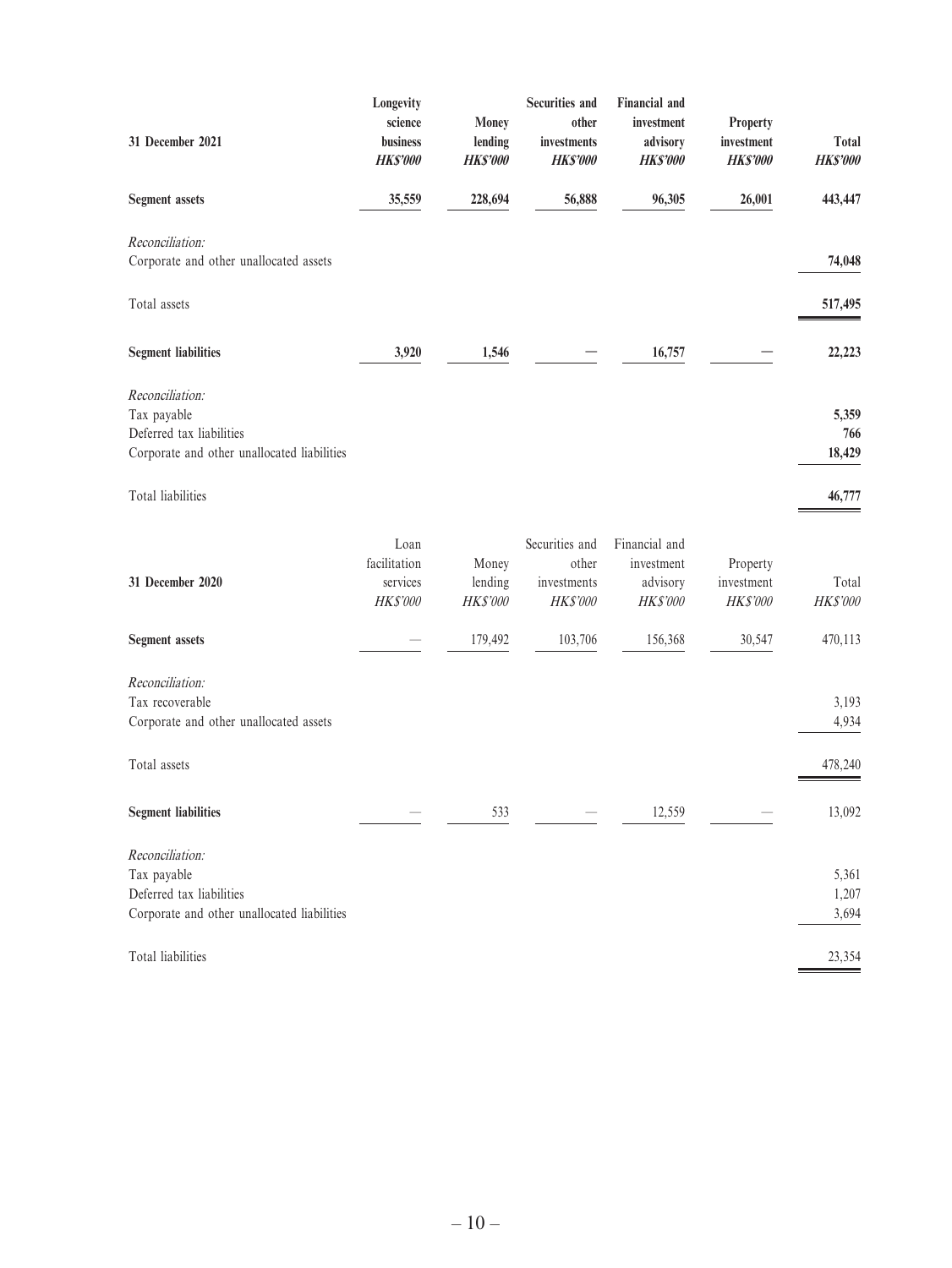#### **Geographical information**

|                      | Revenue from external |                 |                           |                 |
|----------------------|-----------------------|-----------------|---------------------------|-----------------|
|                      | customers             |                 | <b>Non-current assets</b> |                 |
|                      | 2021<br>2020          |                 | 2021                      | 2020            |
|                      | <b>HK\$'000</b>       | <b>HK\$'000</b> | <b>HK\$'000</b>           | <b>HK\$'000</b> |
| Hong Kong            | 15,503                | 48,081          | 8,935                     | 136             |
| Mainland China       | 45,616                | 31,941          | 162,138                   | 211,887         |
| The Island of Saipan |                       |                 | 12,750                    | 15,000          |
|                      | 61,119                | 80,022          | 183,823                   | 227,023         |

The revenue information is based on the location of customers. The non-current assets are based on the locations of the assets and exclude financial assets at fair value through other comprehensive income.

#### **Information about major customers**

A summary of revenue earned from each of the individual customer with its corresponding segment, which contributed over 10% of the Group's revenue for the year is set out below:

|            |                | 2021              |                |                |                 |                 | 2020            |                 |
|------------|----------------|-------------------|----------------|----------------|-----------------|-----------------|-----------------|-----------------|
|            |                |                   | Financial      |                |                 |                 | Financial       |                 |
|            |                | <b>Securities</b> | and            |                |                 | Securities      | and             |                 |
|            | <b>Money</b>   | and other         | investment     |                | Money           | and other       | investment      |                 |
|            | lending        | investments       | advisory       | <b>Total</b>   | lending         | investments     | advisory        | Total           |
|            | <b>HKS'000</b> | <b>HKS'000</b>    | <b>HKS'000</b> | <b>HKS'000</b> | <b>HK\$'000</b> | <b>HK\$'000</b> | <b>HK\$'000</b> | <b>HK\$'000</b> |
| Customer A |                |                   |                |                | 10,455          |                 |                 | 10,455          |
| Customer B | 8,539          |                   |                | 8,539          |                 |                 |                 |                 |
| Customer C |                |                   | 5,315          | 5,315          |                 |                 | 9,282           | 9,282           |
| Customer D |                | 14,672            | 3,978          | 18,650         |                 | 5,678           | 3,652           | 9,330           |
| Customer E |                |                   |                |                | 19,921          |                 |                 | 19,921          |
|            | 8,539          | 14,672            | 9,293          | 32,504         | 30,376          | 5,678           | 12,934          | 48,988          |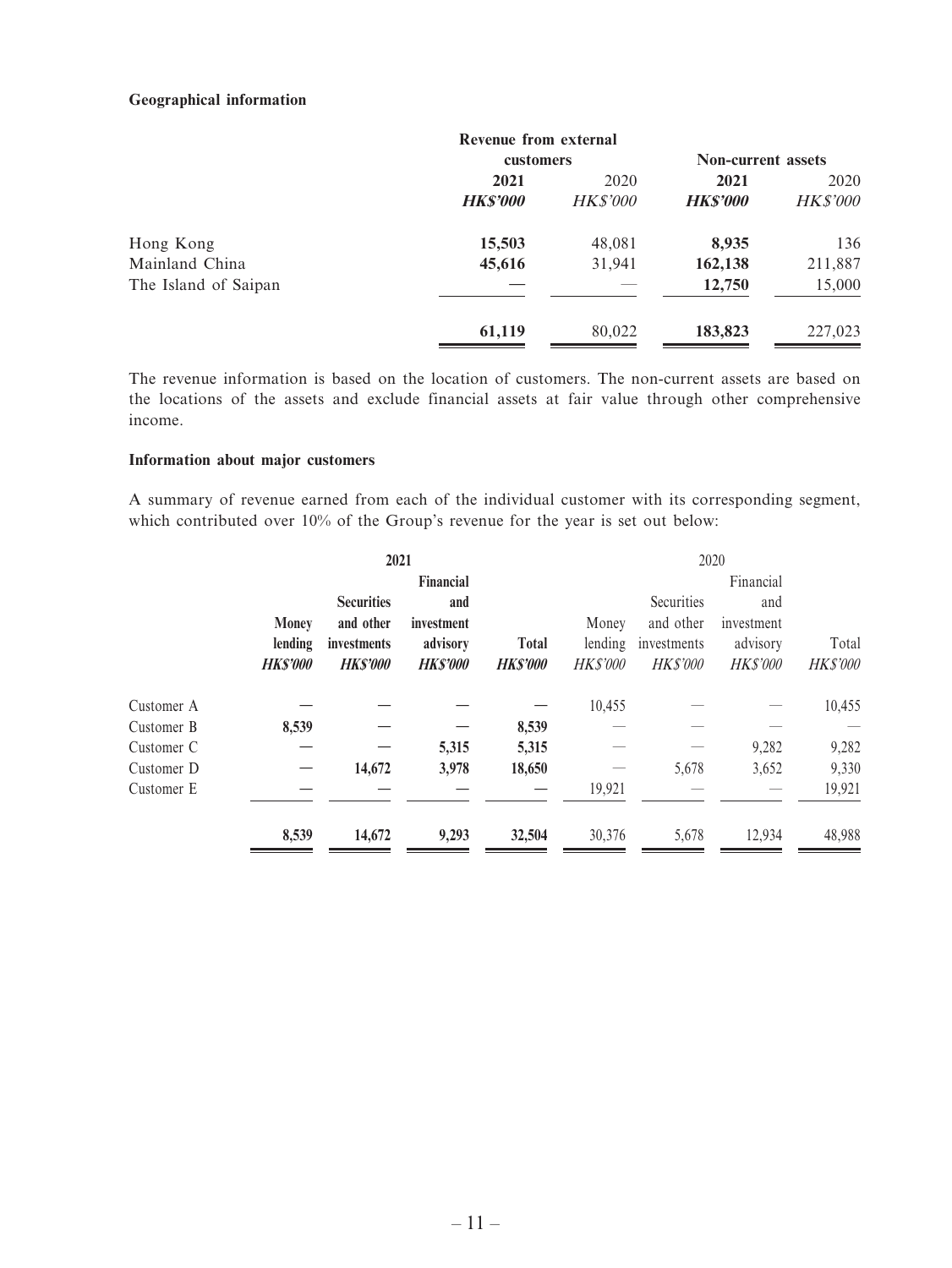# **5. REVENUE, OTHER INCOME AND GAINS, NET**

|                                                                              | 2021<br><b>HK\$'000</b> | 2020<br><b>HK\$'000</b> |
|------------------------------------------------------------------------------|-------------------------|-------------------------|
| Revenue from contracts with customers within the scope of<br><b>HKFRS 15</b> |                         |                         |
| Sales of health and medical products                                         | 17,692                  |                         |
| Provision of diagnostic and medical test services                            | 4,754                   |                         |
| Rendering of financial and investment consulting services                    | 11,442                  | 13,151                  |
|                                                                              | 33,888                  | 13,151                  |
| Timing of revenue recognition within the scope of HKFRS 15                   |                         |                         |
| Point in time basis                                                          | 33,888                  | 13,151                  |
| Revenue from other sources                                                   |                         |                         |
| Loan interest income                                                         | 27,218                  | 61,154                  |
| Dividend income                                                              | 13                      | 5,717                   |
|                                                                              | 27,231                  | 66,871                  |
| Total revenue recognised during the year                                     | 61,119                  | 80,022                  |
|                                                                              | 2021<br><b>HK\$'000</b> | 2020<br><b>HK\$'000</b> |
| Other income and gains, net                                                  |                         |                         |
| Bank interest income                                                         | 93                      | 1,059                   |
| Exchange gain, net                                                           | $\overline{7}$          |                         |
| Government grants                                                            |                         | 594                     |
| Dividend received from joint ventures                                        | 900                     |                         |
| Others                                                                       | 863                     | 326                     |
|                                                                              | 1,863                   | 1,979                   |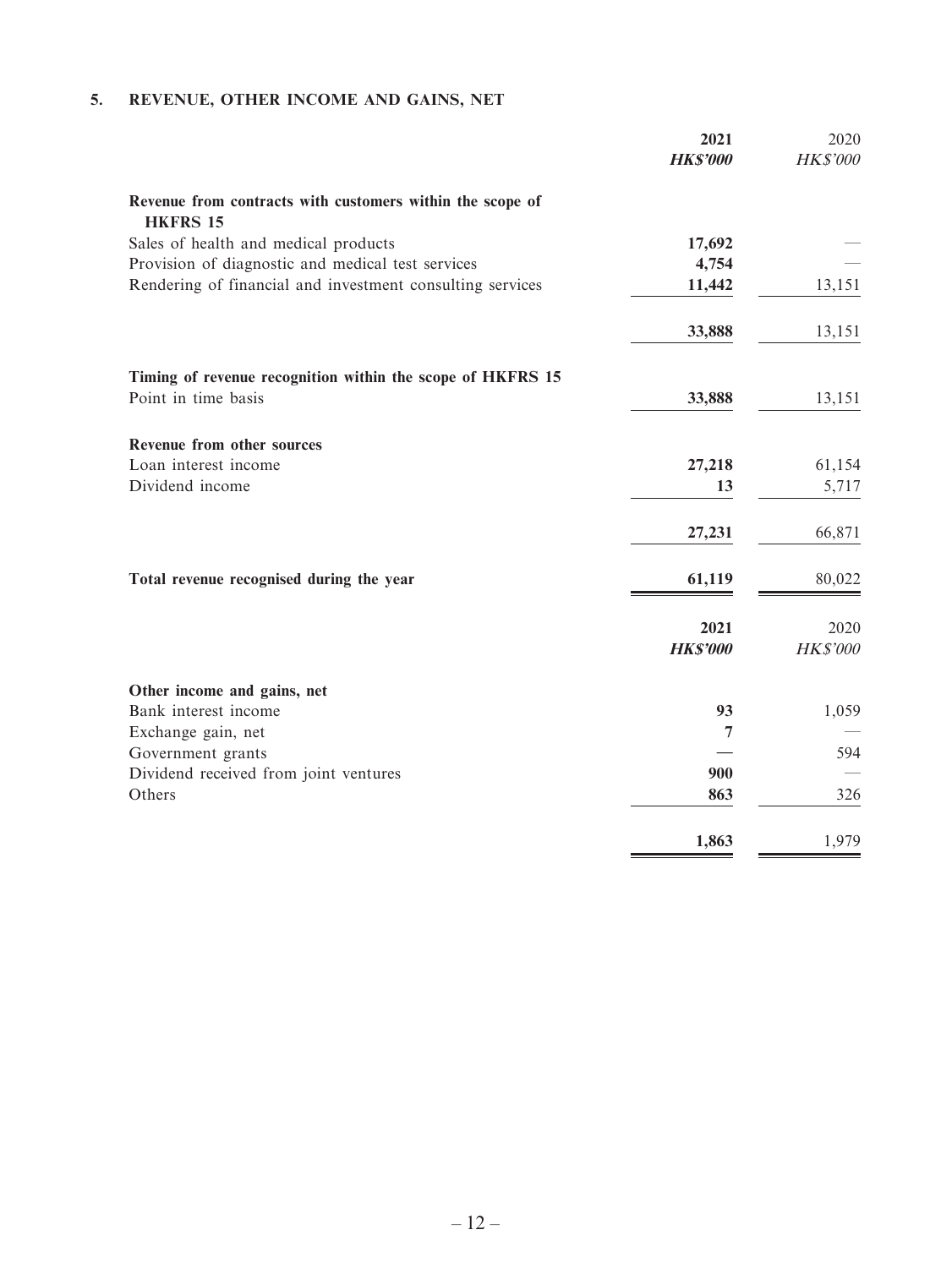### **6. PROFIT/(LOSS) BEFORE TAX**

The Group's profit/(loss) before tax is arrived at after charging/(crediting):

|                                                                               | 2021<br><b>HKS'000</b> | 2020<br><b>HK\$'000</b> |
|-------------------------------------------------------------------------------|------------------------|-------------------------|
| Depreciation of plant and equipment                                           | 601                    | 383                     |
| Depreciation of right-of-use assets                                           | 3,776                  | 1,627                   |
| Impairment of loan and interest receivables, net                              | (21, 465)              | 17,086                  |
| Impairment of trade receivables, net                                          | 9                      | 5,556                   |
| Impairment of other receivables                                               | 16,981                 | 36,285                  |
| Impairment losses under expected credit loss model,                           |                        |                         |
| net of reversal                                                               | (4, 475)               | 58,927                  |
| Auditor's remuneration<br>Employee benefit expenses (excluding directors' and | 1,513                  | 1,400                   |
| chief executive's remuneration)                                               |                        |                         |
| — Wages and salaries                                                          | 15,693                 | 12,395                  |
| - Pension scheme contribution                                                 | 2,060                  | 1,315                   |
|                                                                               | 17,753                 | 13,710                  |

#### **7. INCOME TAX EXPENSE**

Taxes on profits assessable elsewhere have been calculated at the rates of tax prevailing in the jurisdictions in which the Group operates.

|                               | 2021            | 2020            |
|-------------------------------|-----------------|-----------------|
|                               | <b>HK\$'000</b> | <b>HK\$'000</b> |
| $Current - Hong Kong$         |                 |                 |
| Charge for the year           | 920             |                 |
| Overprovision in prior years  |                 | (20)            |
|                               | 920             | (20)            |
| $Current - PRC$               |                 |                 |
| Charge for the year           | 66              | 405             |
| Underprovision in prior years | 247             |                 |
|                               | 313             | 405             |
| Deferred tax                  | (473)           | 1,143           |
| Total tax charge for the year | 760             | 1,528           |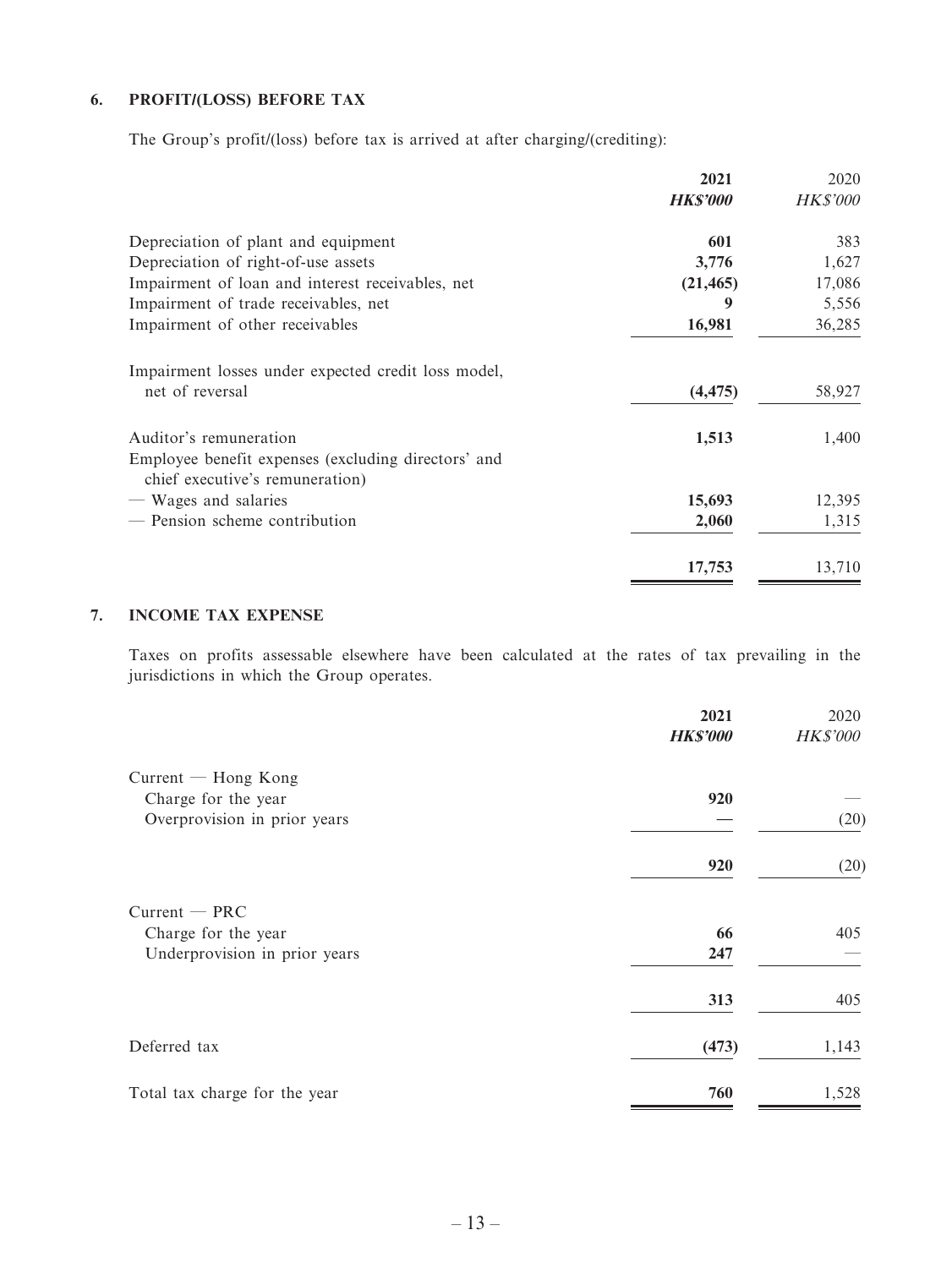#### **8. DIVIDEND**

No dividend was paid or proposed during the year ended 31 December 2021 (2020: Nil).

#### **9. EARNINGS/(LOSS) PER SHARE**

The calculations of the basic and diluted earnings/(loss) per share are based on:

|                                                                  | 2021<br><b>HKS'000</b> | 2020<br><i>HK\$'000</i> |
|------------------------------------------------------------------|------------------------|-------------------------|
| Profit/(Loss):                                                   |                        |                         |
| Profit/(Loss) attributable to owners the Company, used in the    |                        |                         |
| basic and diluted loss per share calculations                    | 6,055                  | (11, 487)               |
|                                                                  | Number of shares       |                         |
|                                                                  | 2021                   | 2020                    |
| <b>Shares:</b>                                                   |                        |                         |
| Weighted average number of                                       |                        |                         |
| ordinary shares in issue during the year                         | 3,870,102,000          | 3,870,102,000           |
| Mandatorily convertible notes                                    | 10,912,000,000         | 10,912,000,000          |
| Weighted average number of ordinary shares used in the basic and |                        |                         |
| diluted earnings/(loss) per share calculation                    | 14,782,102,000         | 14,782,102,000          |

The weighted average number of ordinary shares in issue have been adjusted for the number of ordinary shares that will be issued upon the conversion of the mandatorily convertible notes as the convertible notes were mandatorily convertible into ordinary shares. Hence the ordinary shares that will be issued upon conversion are included in the calculation of basic and dilute earnings per share from the date the contract is entered into.

The computation of diluted earnings per share for the year ended 31 December 2021 does not assume the exercise of the Company's share options because the exercise price of those share options was higher than the average market price for shares for 2021.

The computation of diluted loss per share for the year ended 31 December 2020 does not assume the impact of the exercise of share options outstanding since their assumed exercise would result in a decrease in loss per share.

#### **10. INVESTMENT PROPERTIES**

|                                       | 2021<br><b>HK\$'000</b> | 2020<br><b>HK\$'000</b> |
|---------------------------------------|-------------------------|-------------------------|
| Carrying amount at 1 January          | 30,523                  |                         |
| Additions (note)                      |                         | 8,988                   |
| Acquisition of assets and liabilities |                         | 15,000                  |
| Net gain from fair value adjustments  | (4,997)                 | 5,716                   |
| Exchange realignment                  | 475                     | 819                     |
| Carrying amount at 31 December        | 26,001                  | 30,523                  |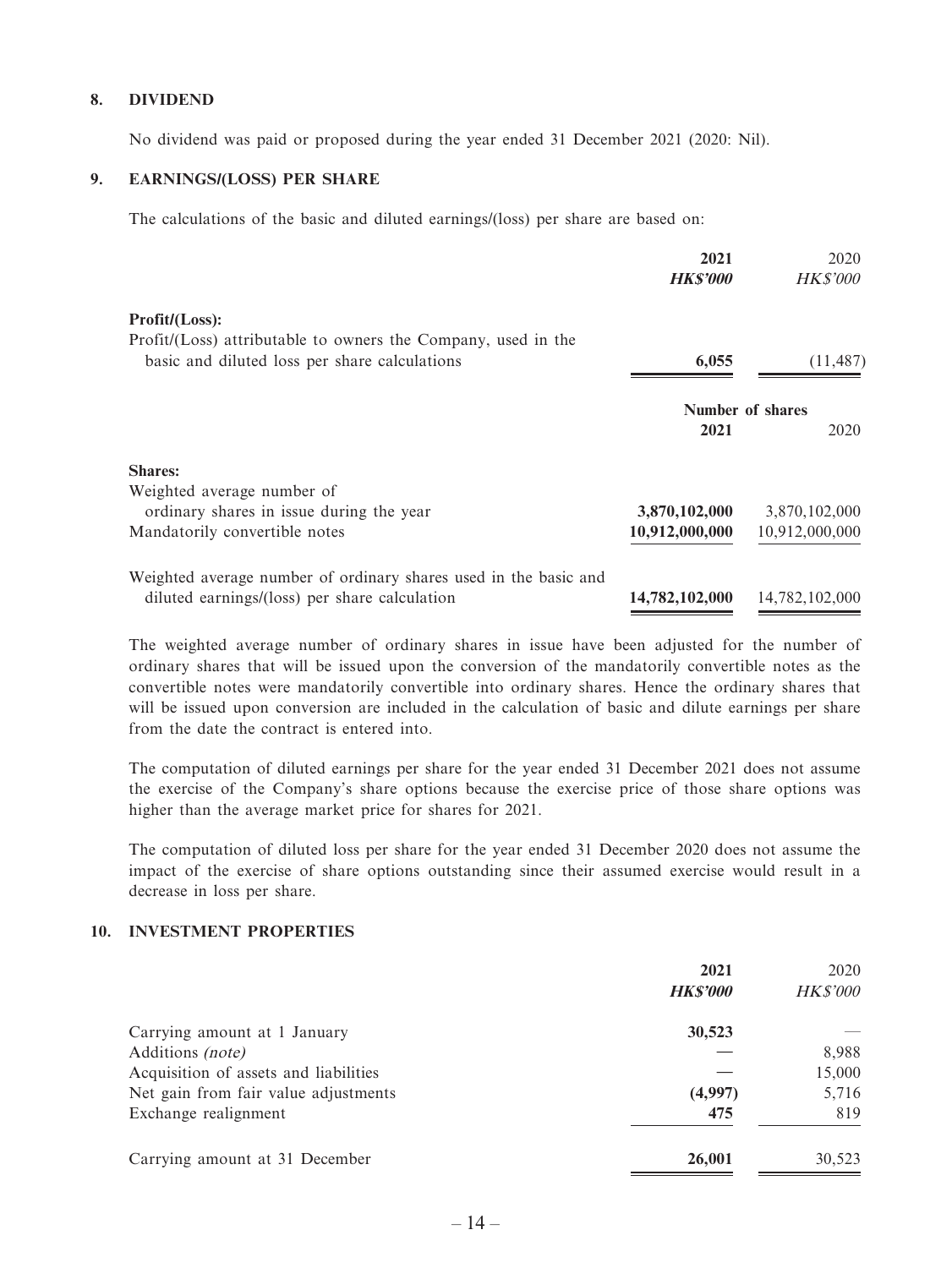Note: During the year ended 31 December 2020, the Group had additions of investment properties of approximately HK\$8,988,000 and such additions are comprised from (i) two properties of approximately HK\$4,530,000 newly purchased by the Group; and (ii) a confiscation of property, which served as collateral against a loan receivable of the Group for outstanding amount of approximately HK\$4,458,000.

As at 31 December 2021 and 2020, the Group's investment properties consist of two commercial properties, one residential property in Mainland China and one leasehold land in the Island of Saipan. The directors of the Company have determined that the investment properties consist of three classes of assets, i.e. residential properties, commercial properties and leasehold land, based on the nature, characteristics and risks of each property.

#### **11. LOAN AND INTEREST RECEIVABLES**

|                               | 2021<br><b>HK\$'000</b> | 2020<br><b>HK\$'000</b> |
|-------------------------------|-------------------------|-------------------------|
| Non-current                   |                         |                         |
| Loan and interest receivables | 147,953                 | 128,415                 |
| Less: Impairment              | (2,368)                 | (636)                   |
|                               | 145,585                 | 127,779                 |
| <b>Current</b>                |                         |                         |
| Loan and interest receivables | 706,651                 | 695,144                 |
| Less: Impairment              | (634, 372)              | (655, 483)              |
|                               | 72,279                  | 39,661                  |
|                               | 217,864                 | 167,440                 |

An ageing analysis of the loan and interest receivables as at the end of the reporting period, based on the commencement of loan agreement entered and the date of interest accrued, and net of provisions, is as follows:

|                  | 2021<br><b>HK\$'000</b> | 2020<br><b>HK\$'000</b> |
|------------------|-------------------------|-------------------------|
| Within 30 days   | 652                     | 95,424                  |
| $31-90$ days     | 1,284                   | 34,696                  |
| $91-180$ days    | 1,936                   | 1,318                   |
| $181 - 365$ days | 109,159                 | 5,474                   |
| Over 365 days    | 104,833                 | 30,528                  |
|                  | 217,864                 | 167,440                 |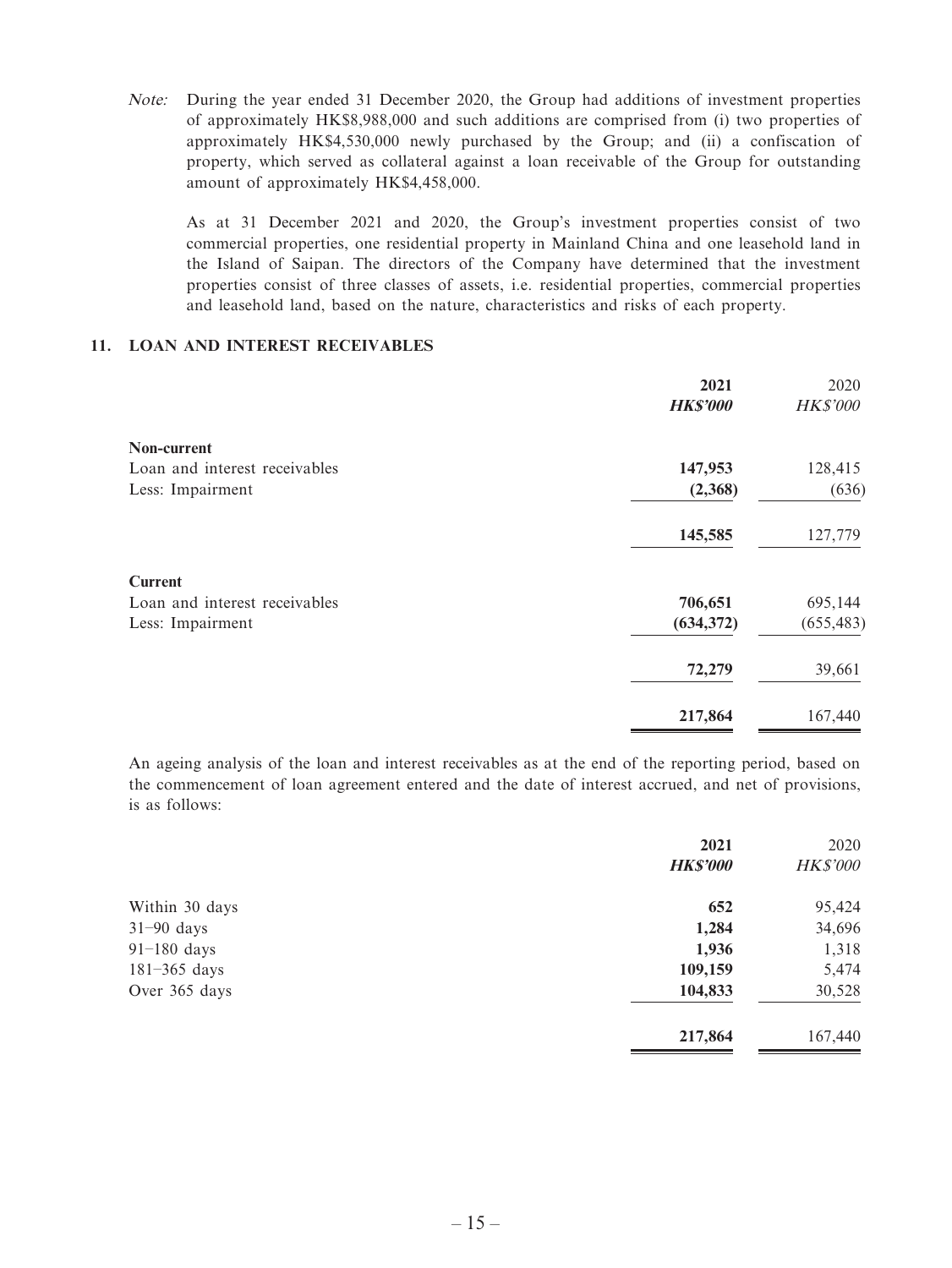#### **12. TRADE RECEIVABLES**

|                                 | 2021<br><b>HK\$'000</b> | 2020<br><b>HK\$'000</b> |
|---------------------------------|-------------------------|-------------------------|
| Trade receivables<br>Impairment | 13,451<br>(13, 432)     | 12,983<br>(12, 983)     |
|                                 | 19                      |                         |

An ageing analysis of the trade receivables, based on the invoice date and net of provisions, was as follows:

|     |                      | 2021<br><b>HK\$'000</b> | 2020<br><b>HK\$'000</b> |
|-----|----------------------|-------------------------|-------------------------|
|     | Current to 30 days   | 19                      |                         |
| 13. | <b>TRADE PAYABLE</b> |                         |                         |
|     |                      | 2021<br><b>HK\$'000</b> | 2020<br><b>HK\$'000</b> |
|     | Trade payable        | 254                     |                         |

The ageing analysis of trade payables, based on income date is as follows:

|                    | 2021<br><b>HK\$'000</b> | 2020<br><b>HK\$'000</b>  |
|--------------------|-------------------------|--------------------------|
| Current to 30 days | 254                     | $\overline{\phantom{a}}$ |

#### **14. EVENTS AFTER THE REPORTING PERIOD**

On 18 February 2022, Excel Sonic Holdings Limited ("**Excel Sonic**"), a direct wholly-owned subsidiary of the Company, and Mr. Yau King Kwok Andrew ("**Mr. Yau**") entered into the acquisition agreement, pursuant to which Excel Sonic conditionally agreed to acquire, and Mr. Yau conditionally agreed to sell the entire issued share capital of Fame Star Properties Limited ("**Fame Star**") and the shareholder's loan from the Mr. Yau in the amount of HK\$5,250,000, for a total cash consideration of HK\$12.6 million. Upon completion, Fame Star will become an indirect wholly-owned subsidiary of the Company.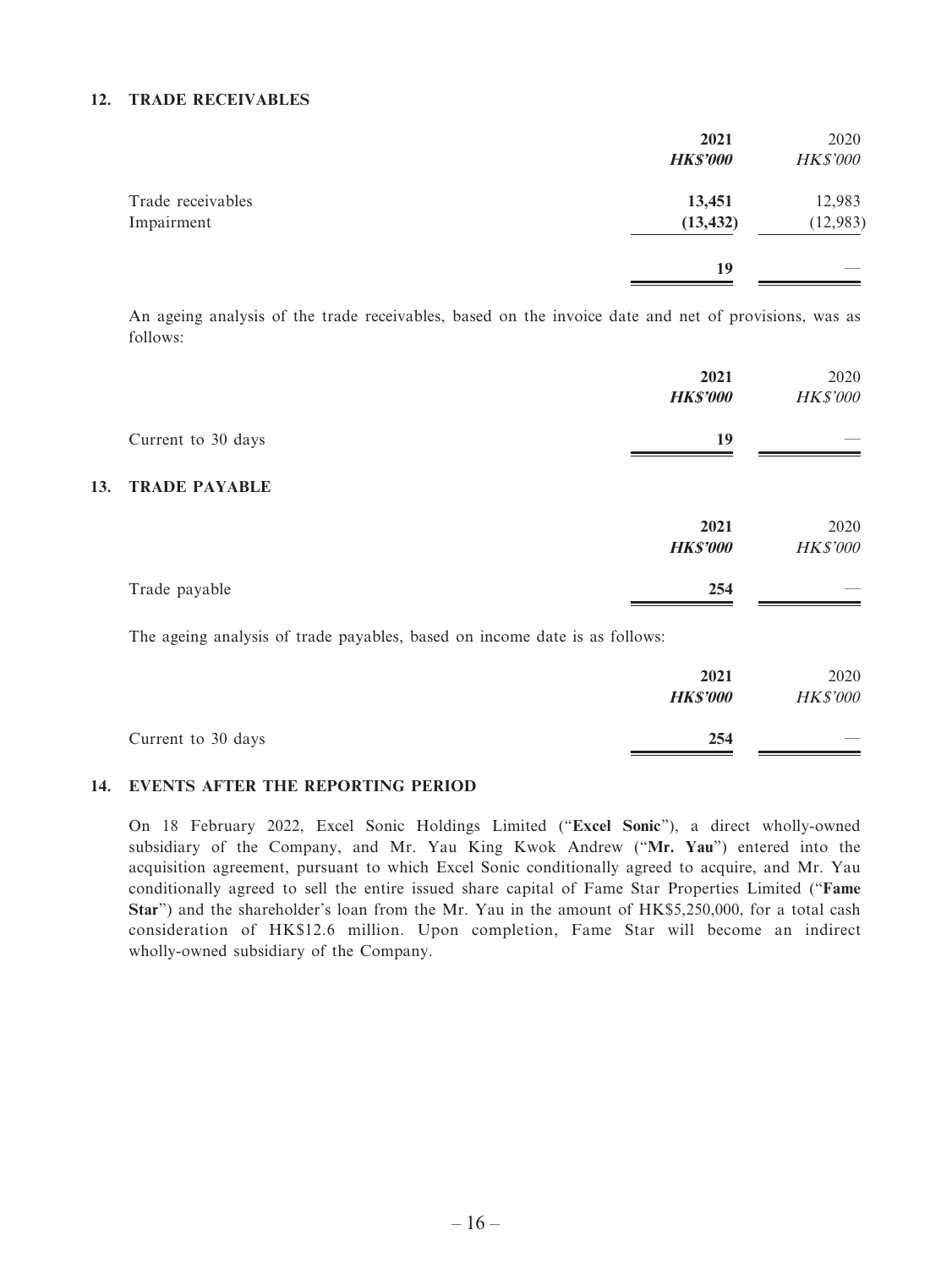# **MANAGEMENT DISCUSSION AND ANALYSIS**

# **INTRODUCTION**

Zhong Ji Longevity Science Group Limited (the "**Company**"), together with its subsidiaries (collectively the "**Group**") has been operating and managing its existing license Money Lending business, Financial & Investment Advisory, property & Securities investment business. However, due to earlier China government changed the regulatory policy on P2P internet finance, the Group has undergone accounting Year 2020 of significant impairments onto its Loans portfolio and its Money Lending Business and other financial business. Now, the existing license Money Lending Business and other financial business have pass-on such transition phase and continue with a steady recovery growth path from Year 2021, despite amid the COVID-19 stringent market environment.

In financial year 2021, the Group has enhanced its performance by diversified into promising longevity medical health business, comprise registered medical tests or laboratory tests on advance Tumor Cells screening, Immunity/Killer cell Test, Joint Health Blood & Micronutrients Test, Female & Male Fertility & Salivary Hormone Test, Comprehensive Thyroid assessment and patent Third Generation Whole Genome Sequencing Genetic Test. The Longevity medical business further offer Autologous NK Cells Storage, High Efficacy CBNK Cells, improve subhealth and Cancer prevention and anti-aging. After tests and treatments, the clients are offer with products sale of Second-Generation High Potency MSC, High Potency Antioxidant Supplement, ZHJ Vitamin C, Nicotinamide Mononucleotide ("**NMN**") Supplement tablets, offering the primary sale income and memberships revenue of Zhong Ji Longevity Science Health business. Through our patent innovative longevity health care solutions, the Group is committed to offer an advance Healthcare medical business into Great China region and Hong Kong. This would help the Group diversifying the existing license Money lending Business transition phase risks arise by unexpected government regulatory changes on the whole Money lending business environment in China.

The report is presented in Hong Kong dollars ("**HK\$**"), which is the same as the functional currency of the Group.

# **FINANCIAL RESULTS**

In the year of 2021, the global economy continued to be adversely affected by the pandemic of Coronavirus Disease 2019 ("**COVID-19**" or "**pandemic**"). Despite the global launch of vaccination in different countries around the world, the pandemic continued as new virus variant emerged. It is expected that the ongoing pandemic will continue to raise the public's concerns on health and demand for medical services. On the other hand, the global expansionary fiscal policy and monetary policy had triggered the inflationary and debt default risk, hence, increasing the volatility in the financial market and caused adverse impact on the finance-related businesses of the Group. For the year ended 31 December 2021 ("**reporting year**"), whilst the business of money lending,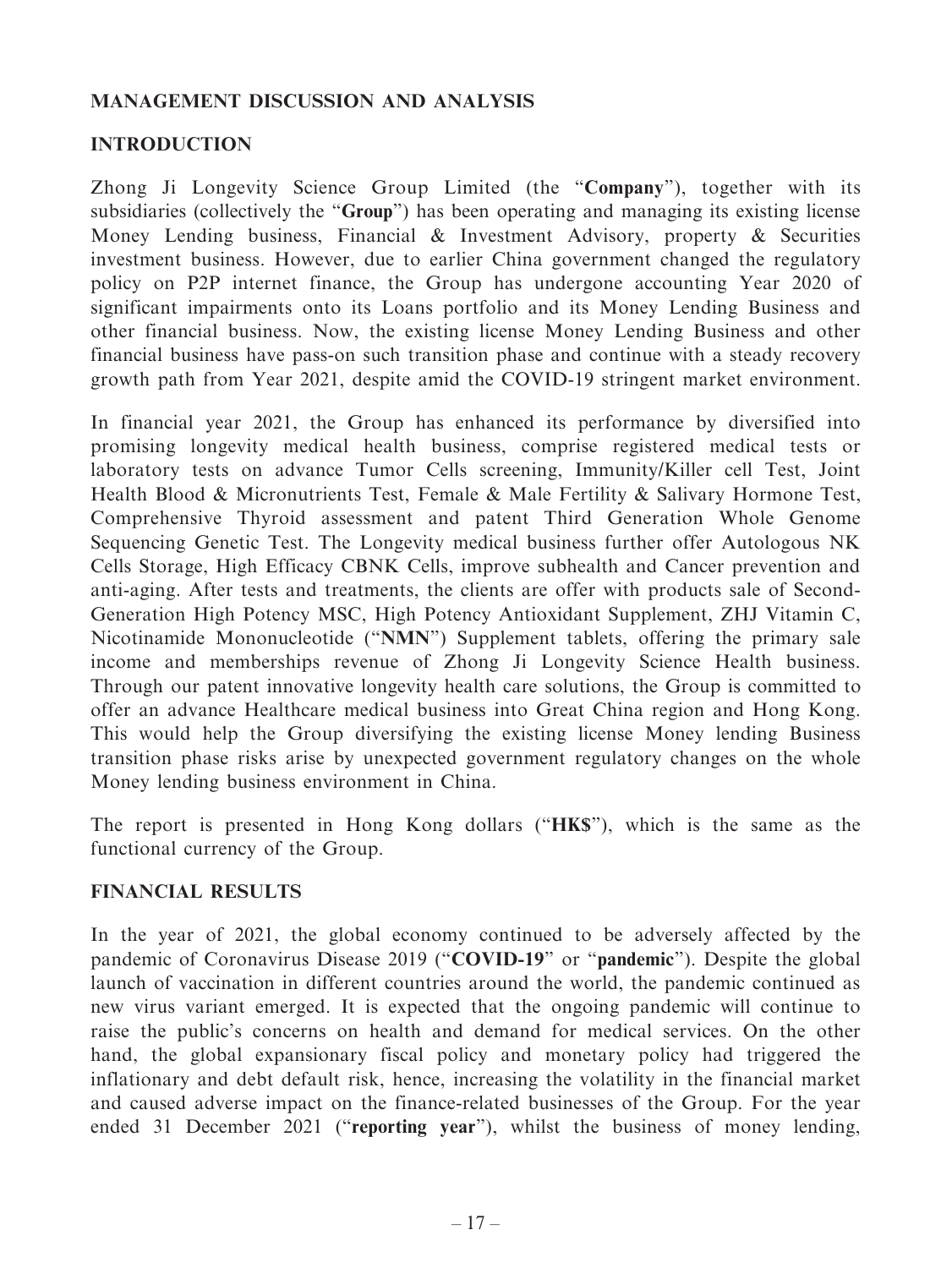securities and other investments remained the primary contributor to the Group's annual results, the longevity science business also contributed a significant part to the Group's revenue. Due to the above factors, the Group recorded revenue of approximately HK\$61,119,000 (2020: HK\$80,022,000) with profit for the year amounted to approximately HK\$6,200,000 (2020: loss of HK\$10,700,000). Adjusted EBITDA (defined as earnings or losses before accounting for interest expense, tax, depreciation, amortization and impairment loss of other receivables) of the reporting year amounted to approximately HK\$29,010,000 (2020: HK\$29,549,000).

Basic and diluted earnings per share were approximately HK0.04 cents (2020: loss per share of HK0.08 cents) and HK0.04 cents (2020: loss per share of HK0.08 cents) respectively.

As at 31 December 2021, the consolidated net assets of the Group were approximately HK\$470,718,000 (2020: HK\$454,886,000).

# **BUSINESS REVIEW**

# **Longevity Science Business**

According to statistics from third-party institutions, by the end of 2021, the global market size of healthcare supplements will reach over US\$150 billion, with the People's Republic of China (the "**PRC**") as an emerging market with higher than average expected growth rate and expected to reach RMB150 billion in 2021. The PRC's healthcare supplement market is expected to maintain a high growth level under the combined social and environmental factors including the virus and aging most important high net worth clients are growing. Recognising the strong growth potential of the longevity science sector, the Group has been stepping up its investment to accelerate its diversify since last year.

During the reporting year, the Group's longevity science health business delivered encouraging performance with the Group's effort in expanding and growing the business segment. Revenue of this segment amounted to approximately HK\$22,446,000 (2021: nil), of which approximately HK\$4,754,000 was generated from diagnostic consultation and medical testing, and approximately HK\$17,692,000 was contributed to the sales of longevity high potency Antioxidant Supplement, ZHJ Vitamin C and Key Nicotinamide Mononucleotide ("**NMN**") supplements tablets.

Riding on the research and development in developing the longevity science products since last year, the Group proactively expanded its sales and marketing in diversified manners during the reporting year. In September 2021, the Group entered into a sales agency contract with Vivo Miracle Biotechnology Limited, pursuant to which Vivo Miracle Biotechnology Limited was authorized to be the Singapore agent and dealer of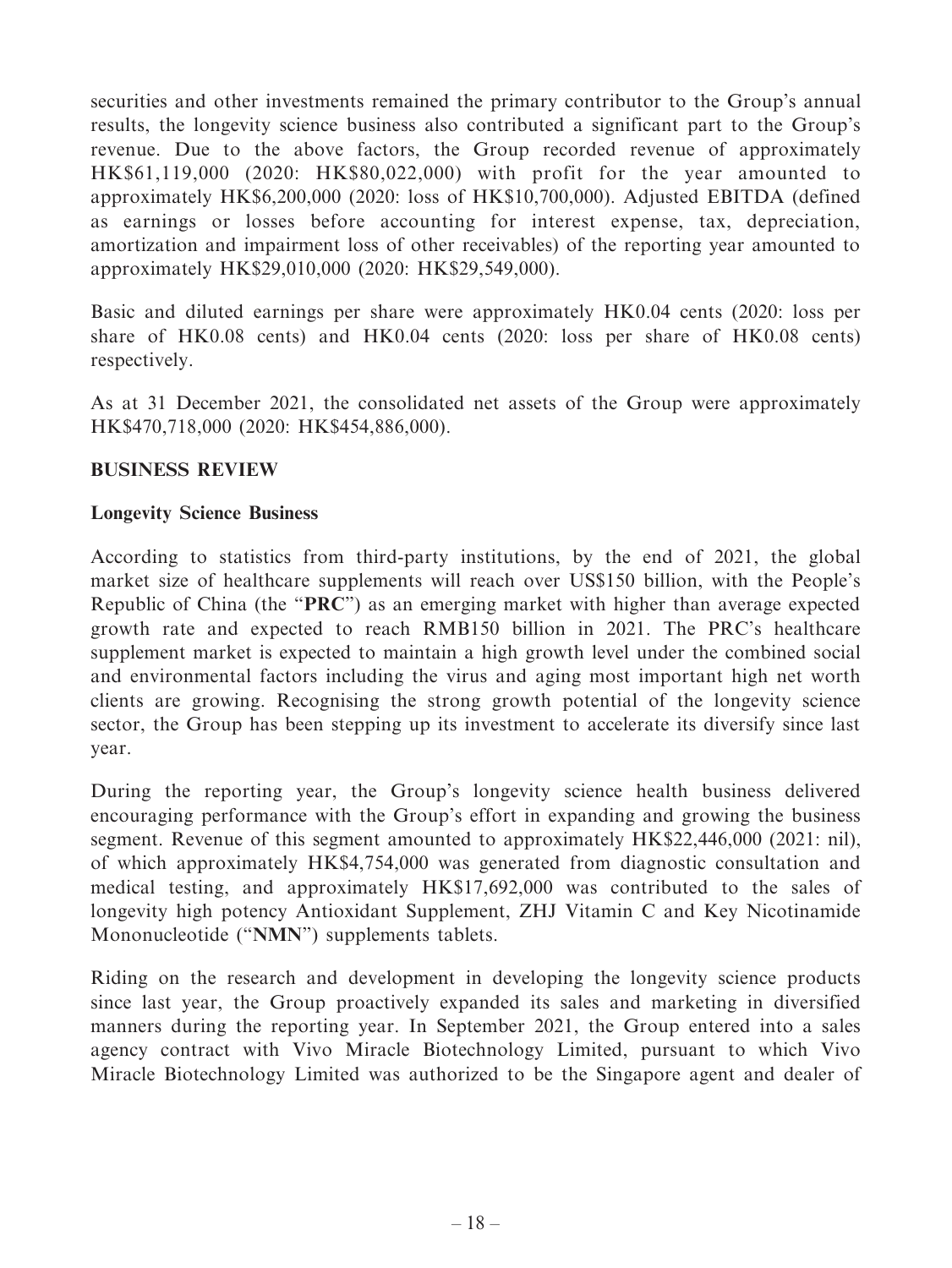the products and services sold by the Group, including nutritional healthcare supplements which includes ZJ1 VC tablets, NMN series products, medical Tests, and membership sales services of the World Life Sciences Healthcare Association.

In October 2021, the Group entered into a distribution agreement with Hong Kong Chuenxin International Co., Limited to appoint it as an authorised (but not exclusive) channel distributor of the series products of the ZJI brand on JD International and other authorised cross-border e-commerce platforms and channels.

In November 2021, the Company entered into a strategic co-operation framework agreement with Tianda Pharmaceuticals Limited (stock code: 455) ("**Tianda Pharmaceuticals**") to commence strategic co-operation for a period of three years, pursuant to which, among others, the modern Chinese medical clinic chain "**TDMall**" and health management centers operated by Tianda Pharmaceuticals will recommend the Company's longevity medical services to its members.

In December 2021, the Group launched an overseas flagship store on Tmall Global website for sale of ZJ1 series of nutritional supplements, including ZJ1 NMN multi-series longevity supplements, ZJ1 VC tablets and other products, expand with cross-border sales channel and revenue stream into Greater China region from Hong Kong base.

Further expand the sales network and customer base, after the reporting year, the Group entered into a supply contract with 國藥控股湖北國大藥房有限公司 (Sinopharm Holdings Hubei Guoda Pharmacy Co., Ltd.) for the sales of ZJ1 NMN nutritional healthcare supplements.

The management of the Group is optimistic on the development of the longevity science healthcare business, and believes that the longevity science health business will be the driver of the Group's revenue growth in the future, together with existing license Money Lending business steady growth.

# **Money Lending Business**

Since obtaining the Money Lenders License under the Money Lenders Ordinance (Chapter 163 of the Laws of Hong Kong) in 2011, Joy Wealth Finance Limited ("**Joy Wealth**"), a wholly-owned subsidiary of the Group, has provided a wide variety of loans. For the reporting year, no interest income was recorded by Joy Wealth (2020: HK\$48,081,000) on the loan and interest receivables. The Money Lenders License was renewed and granted to Joy Wealth to continue its business as a money lender to 7 April 2022.

During the reporting year, a segmental revenue of approximately HK\$27,218,000 (2020: HK\$61,154,000) was recorded. Amidst the volatile financial market condition, the Group has established a risk and legal team to closely monitor the repayment progress and assess the recoverability of the loan receivable from time to time.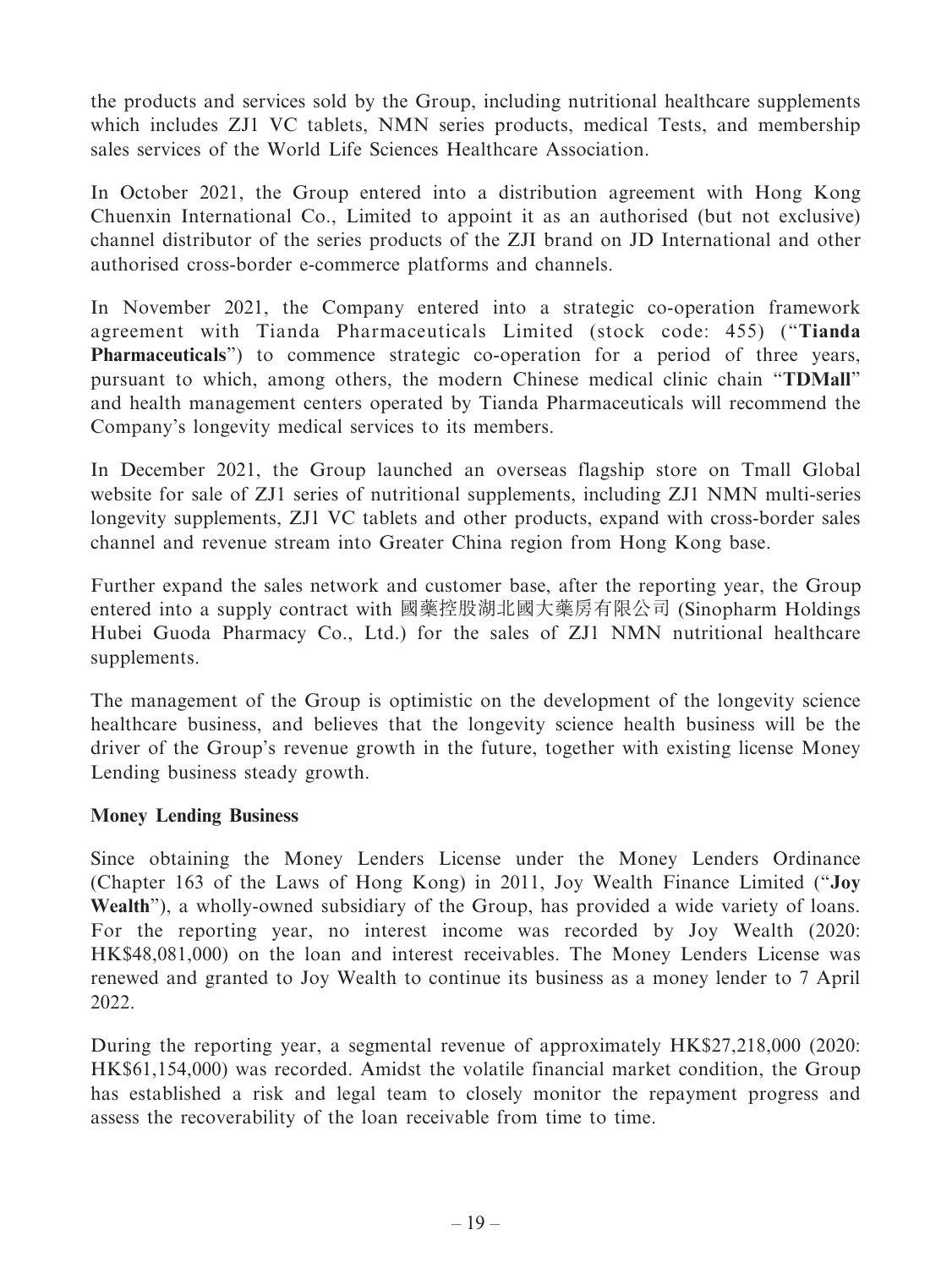### **Financial and Investment Advisory Business**

The Money Lending business in China was classified as Financial Investment and Advisory business. Sky State Holdings Limited, through its wholly-owned subsidiary established in the PRC, is principally engaged in the provision of short to medium-term financing as well as related financial management and consulting services since October 2012, with presence across Beijing, Shanghai, Guangzhou, Tianjin, Chongqing and Wuxi. During the reporting year, its segmental revenue was approximately HK\$11,442,000 (2020: HK\$13,151,000). The decrease in segmental revenue were due to the quarantine, lockdown and travel restrictions were imposed by the Chinese government to combat the COVID-19 which adversely affected the financial position and operating results of the financial and investment advisory business. After the reporting year, the Group has established a branch company in Nanjing for expansion of this business segment.

### **Securities and Other Investment Business**

### **Securities Investment**

As at 31 December 2021, the Group held equity securities listed on the Stock Exchange for long term investment. However, Hong Kong economy was dampened by the macro environment and COVID-19. With poor investment sentiment during the reporting year, the Group's investment in the listed securities led to a net fair value loss of approximately HK\$478,571,000 (2020: net fair value loss of HK\$510,750,000) recognised in the consolidated statement of comprehensive income. The net fair value loss recognised as other comprehensive income for the year was due to the decrease in the market value of certain listed equity investment during the reporting year. Significant investments in listed securities are discussed as below.

### **Investment in shares of Imperial Pacific**

The major balance of the aforementioned listed securities represented the Group's investment in 271,345,000 shares of Imperial Pacific International Holdings Limited ("**Imperial Pacific**", a company whose shares are listed on the Stock Exchange with stock code: 1076), representing approximately 3.8% of the issued share capital of Imperial Pacific as at 31 December 2021. Investment cost of the share interest in Imperial Pacific was approximately HK\$76,490,000. Imperial Pacific, through its subsidiaries, is mainly engaged in gaming and resort business, including the development and operation of a hotel and casino resort on the Island of Saipan. As at 31 December 2021, the fair value of the shares of Imperial Pacific held by the Group amounted to HK\$24,145,000 (2020: approximately HK\$54,269,000), representing 46.2% (2020: 74.0%) of the Group's total investment in listed securities and approximately 4.7% (2020: 11.3%) of the Group's total assets. Meanwhile, there was neither disposal nor addition of shares of Imperial Pacific during the reporting year (2020: Nil).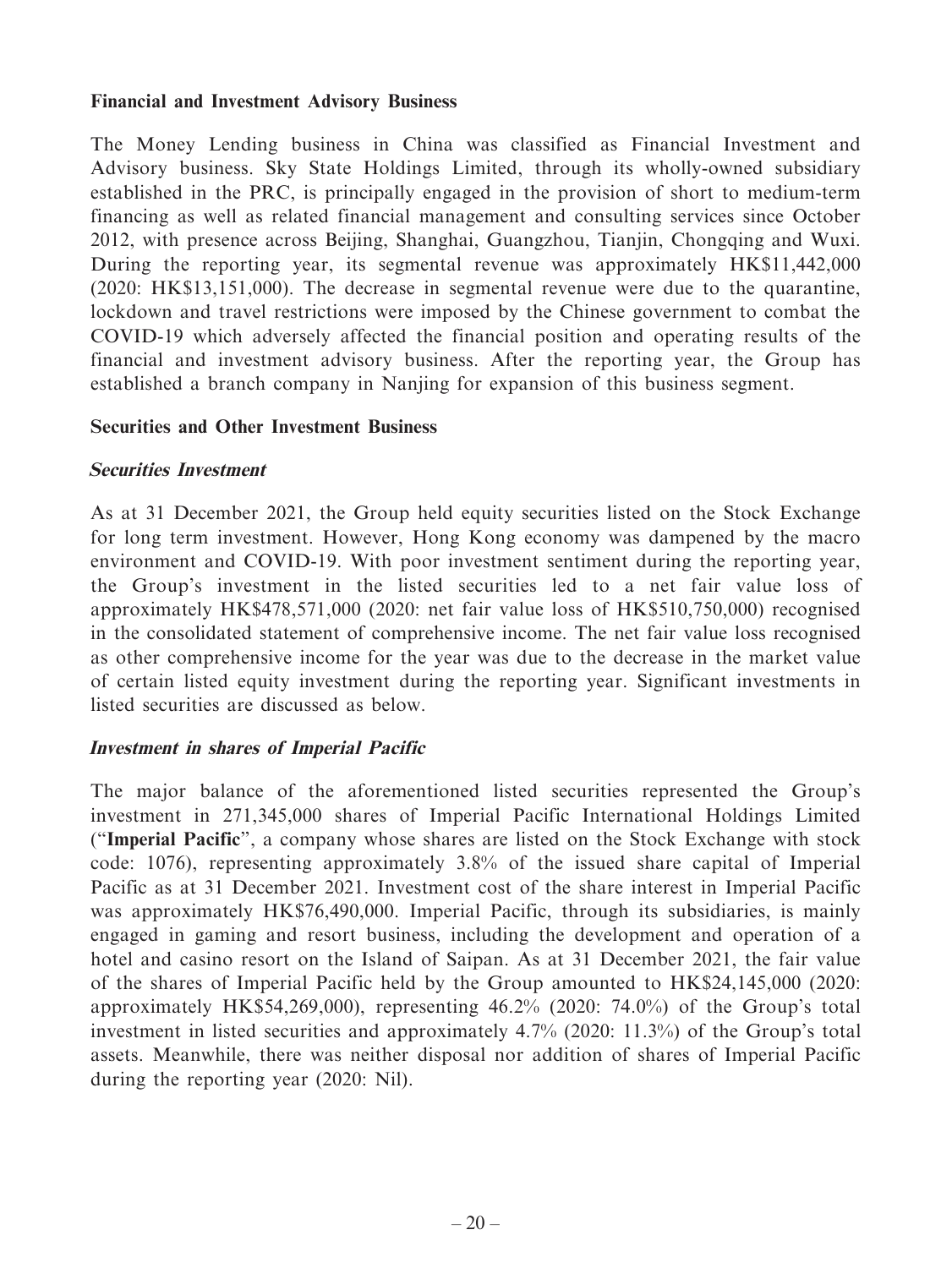As at 31 December 2021, the operation of Imperial Pacific was temporarily ceased since March 2020, to combat against the COVID-19.

# **Investment in shares of Capital Environment**

The Group also held an investment in 72,500,000 shares of Capital Environment Holdings Limited ("**Capital Environment**", a company whose shares are listed on the Stock Exchange with stock code: 3989), representing approximately 0.5% of the issued share capital of Capital Environment as at 31 December 2021. Investment cost of the shares of Capital Environment was approximately HK\$25,793,000. Capital Environment is a leading provider of comprehensive waste management solutions and environmental infrastructure services in China.

As at 31 December 2021, the fair value of the shares of Capital Environment held by the Group amounted to HK\$14,282,500 (2020: approximately HK\$8,700,000), representing approximately 27.3% (2020: 11.9%) of the Group's total investment in listed securities and approximately 2.8% (2020: 1.8%) of the Group's total assets. There was neither disposal nor addition of shares of Capital Environment during the reporting year (2020: Nil).

According to the latest annual results announcement of Capital Environment, it recorded revenue of approximately RMB7,902,604,000 and net profit of approximately RMB573,139,000 for the year ended 31 December 2021. No dividend income was received from this investment during the reporting year (2020: Nil).

The Group regularly monitors its investment performance and make appropriate investment decisions regularly. In addition, the Group would allocate part of its idle resources from time to time to purchase principal-guaranteed wealth management products to increase its overall return.

# **Property Investment Business**

The Group commenced the property investment business during the year ended 31 December 2020 and the properties held by the Group are held in the location of Mainland China and the Island of Saipan. As all the properties were just acquired during the previous year and due to the pandemic, they were vacant and not yet generated any revenue to the Group. The Group incurred some miscellaneous expenses with regards to the properties during 2021. The Group will continue to monitor the market condition and will find suitable tenants which can contribute stable rental income to the Group or to dispose the investment properties for capturing profitable capital appreciation.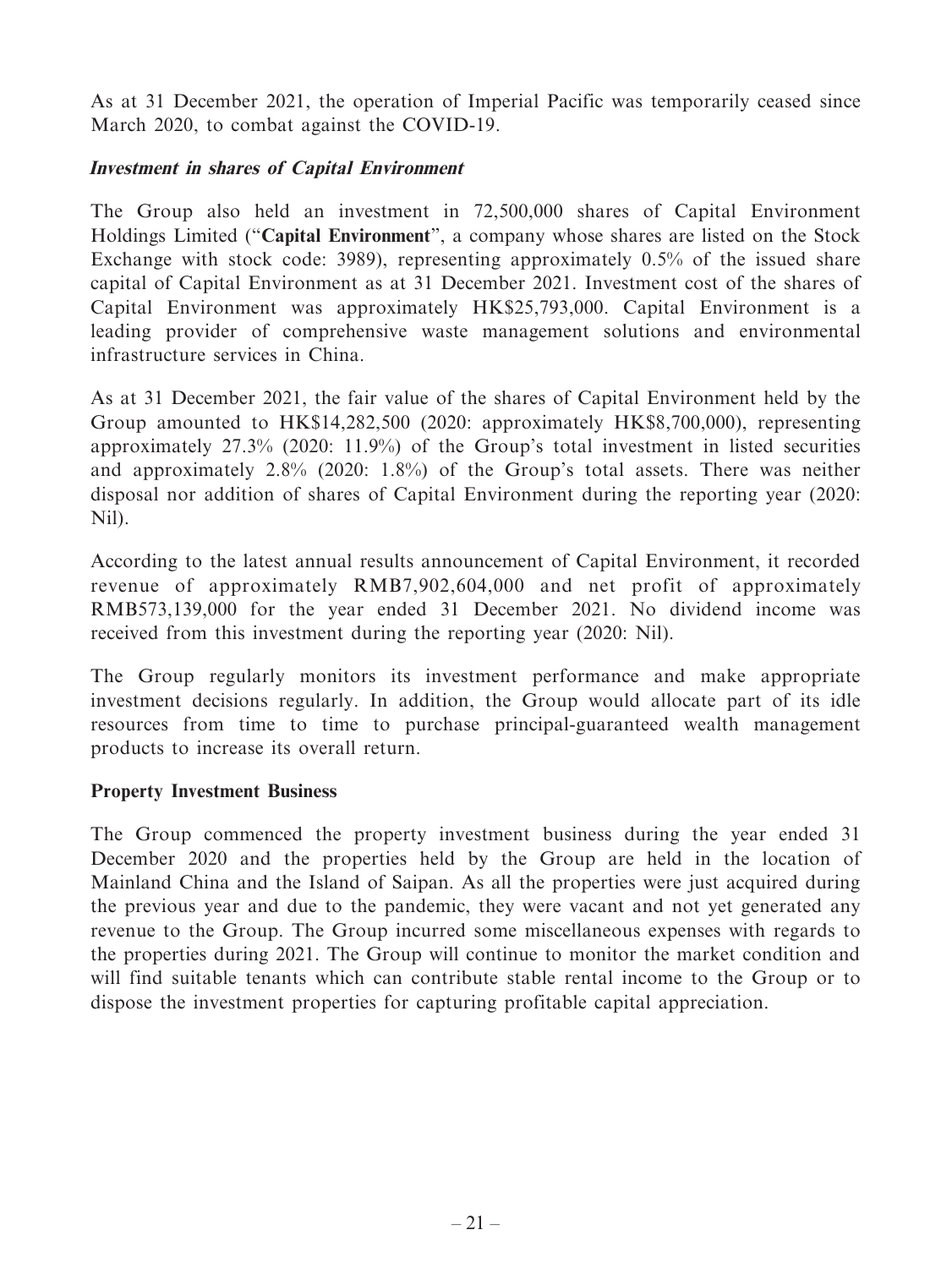# **FINANCIAL REVIEW**

### **Liquidity and Financial Resources**

As at 31 December 2021, the Group had recorded net current assets of approximately HK\$232,256,000 (2020: HK\$156,120,000); and cash and cash equivalent of approximately HK\$19,437,000 (2020: HK\$40,797,000). The Group did not enter into financial instruments for hedging purpose.

# **Capital Structure**

There was no change to the authorised and issued share capital of the Company for the year ended 31 December 2021. As at 31 December 2020, the total number of issued shares of the Company was 3,870,102,650 with par value of HK\$0.001 each (2020: 3,870,102,650 shares with par value of HK\$0.001 each).

### **Significant Investment, Acquisition and Disposals**

There was no significant investment, acquisition and disposals that should be notified to the shareholders of the Company (the "**Shareholders**") for the year ended 31 December 2021.

The performance and prospect of the significant investments of the Group for the current year under review were discussed under the sections of "Securities and Other Investment Business" above.

### **Segment Information**

Details of segment information of the Group for the year ended 31 December 2021 are set out in note 4 to this announcement.

### **Employees and Remuneration Policy**

As at 31 December 2021, the employees of the Group were mainly stationed in Hong Kong and the PRC. In-house training programs were provided for its employees to enhance their skills and job knowledge. The management of the Company would continue to foster close co-operation among the employees.

The remuneration policies of the Company aim at ensuring that remuneration levels are appropriate and in line with the Company's target, mission and business performance. To do so, the Company considers various relevant factors such as the remuneration levels of its market competitors, market practices, job duties, responsibilities and scope, financial and non-financial performance, as well as the suitability of performance-based remuneration arrangements.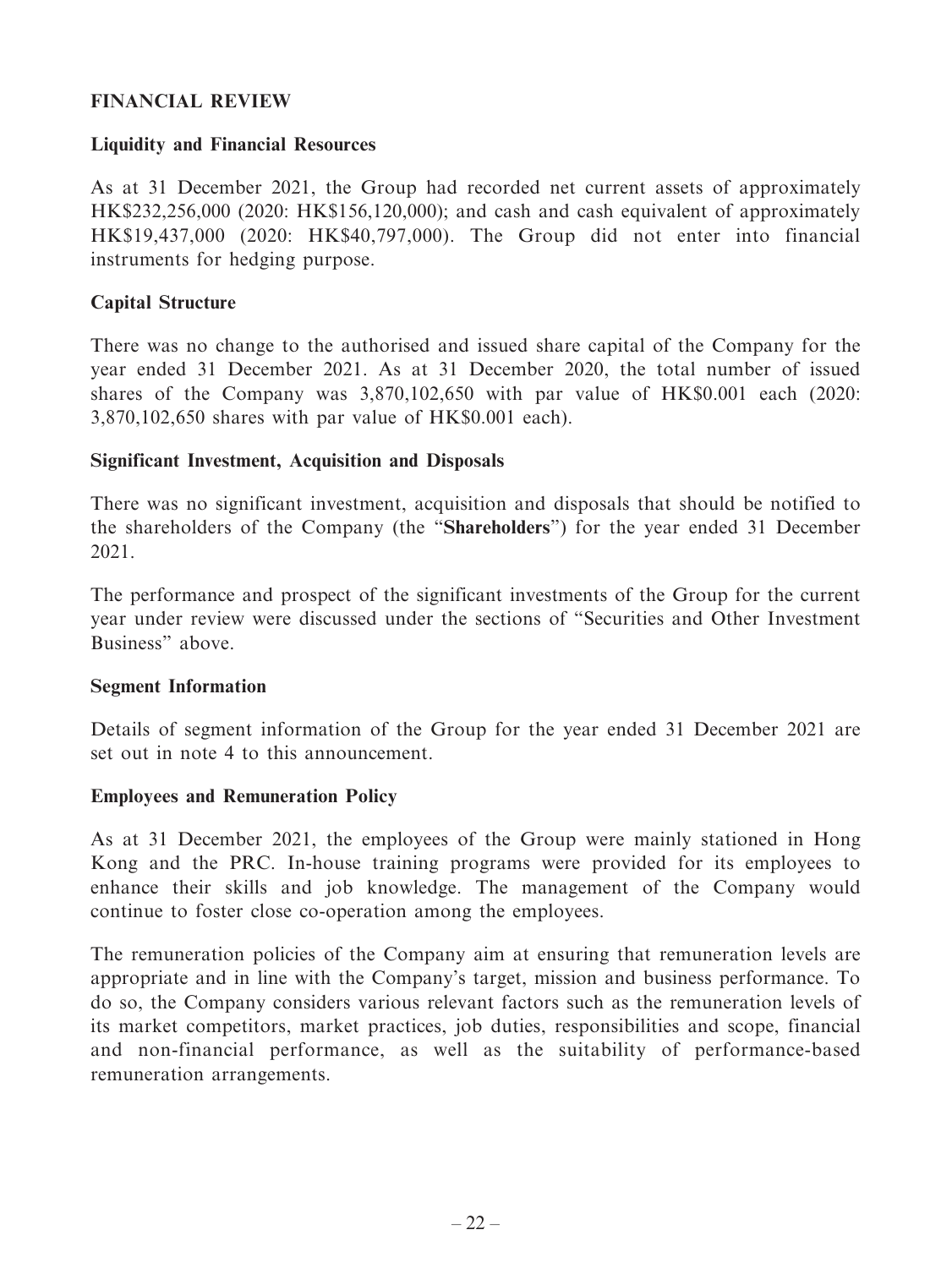# **Details of Charges on Assets**

As at 31 December 2021, the Group did not pledge any assets to banks or other financial institutions nor did the Group have any corporate guarantee given to any entity (2020: Nil).

# **Future Plans for Material Investment or Capital Assets**

It is the Group's corporate mission to continue to explore ways to improve its financial performance, to diversify its operations into new and more profitable businesses and to broaden the sources of revenue within acceptable risk level. Hence, the Company does not rule out the possibility of investing in or changing to other profitable business as long as it is in the interest of the Company and the Shareholders as a whole. Also, as part of its routine exercise, the Company reviews the performance of its existing investment portfolio and evaluates the investment potentials of other investment opportunities available to the Company from time to time. Subject to the results of such reviews, the Company may make suitable investment decisions according to the then circumstance and information available which may involve the disposal of the whole or part of its existing investment portfolio and/or change of the asset allocation of its investment portfolio and/ or expanding its investment portfolio with a view of realising and/or optimising the expected return and minimising the risks. Meanwhile, the Company does not preclude the possibility that the Company may implement debt and/or equity fund raising plan(s) to satisfy the financing needs arising out of any business development of the Group as well as to improve its financial position in the event that suitable fund raising opportunities arise.

As at the date of this announcement, the Company had not entered into any agreement, arrangement, understanding, intention or negotiation that should be disclosed pursuant to the Rules Governing the Listing of Securities on the Stock Exchange (the "**Listing Rules**") and the Securities and Futures Ordinance (Chapter 571 of the Laws of Hong Kong).

### **Treasure Policy**

The Group has adopted a treasury policy on 24 May 2011 in relation to the Group's investments in securities of other listed companies on the Stock Exchange. The objective of the policy is to enable the Group to control and govern the possible future securities investments (if any, which may or may not occur).

# **Working Capital and Gearing Ratio**

The gearing ratio of the Group as at 31 December 2021 (defined as the Group's total interest-bearing borrowings divided by the Group's total equity) was approximately 1.6%  $(2020: 1.6\%)$ .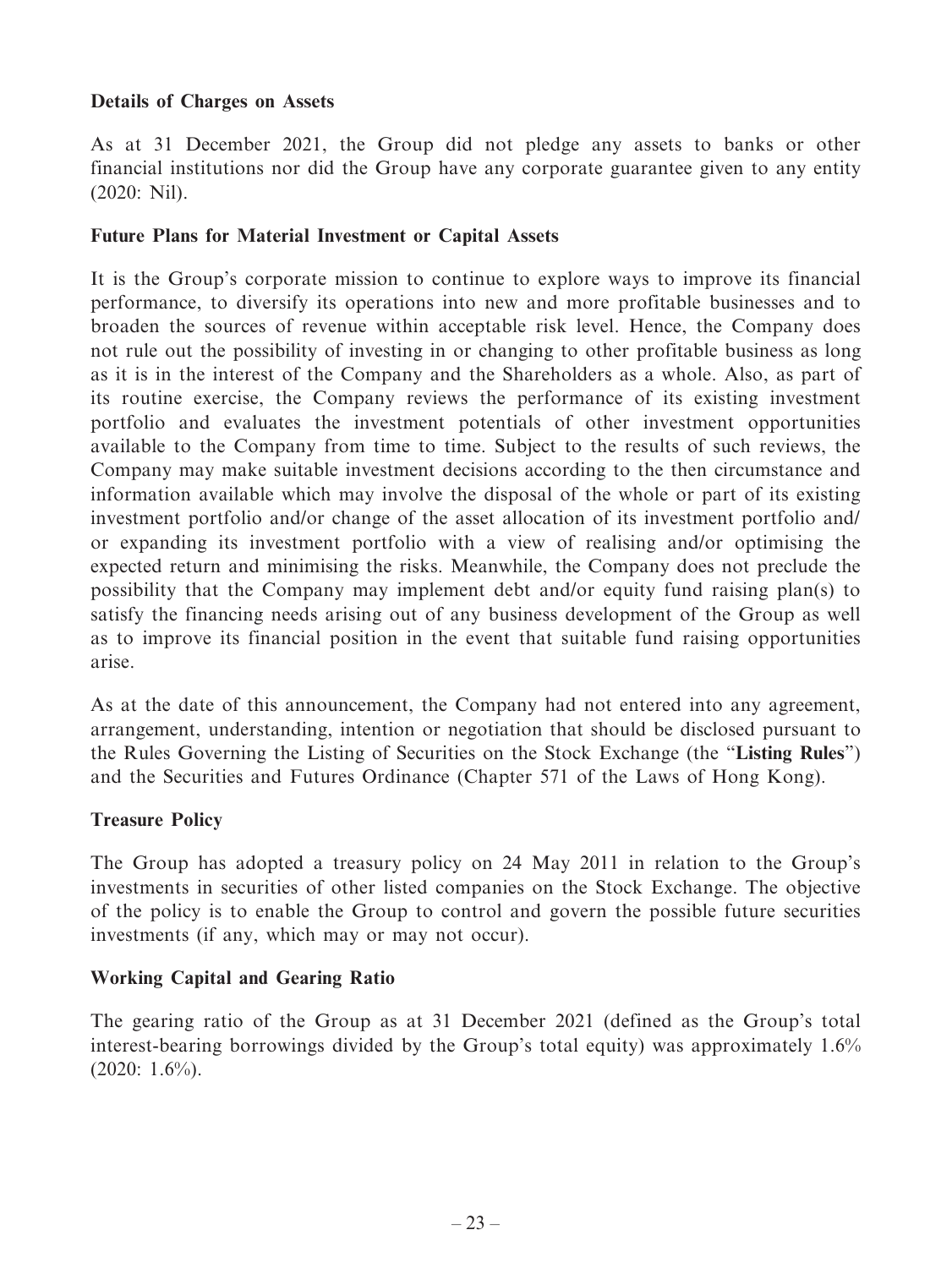# **Foreign Exchange Exposure**

Business transactions of the Group are mainly denominated in Hong Kong dollars and Renminbi. The Group has not implemented any foreign currency hedging policy at the moment. However, in the view of the fluctuation of Renminbi in recent years, continuous monitoring on the foreign exchange exposure is carried out and the management will consider hedging the foreign exchange exposure if it has material impact on the Group.

### **Capital Commitment**

As at 31 December 2021, the Group had no capital expenditure contracted for but not provided for in its financial statements (2020: Nil).

### **Contingent Liabilities**

As at 31 December 2021, the Group had no material contingent liabilities (2020: Nil).

# **PURCHASE, SALE OR REDEMPTION OF SECURITIES**

Neither the Company nor any of its subsidiaries purchased, sold or redeemed any of the Company's shares during the year.

### **DIVIDEND**

The Directors did not recommend the payment of any dividend for the year ended 31 December 2021 (2020: Nil).

### **CORPORATE GOVERNANCE**

The Company has complied with the code provisions ("**Code Provision(s)**") set out in the Corporate Governance Code (the "**CG Code**") contained in Appendix 14 of the Listing Rules during the year except for the following deviations:

### **Code Provision A.2.1**

Code provision A.2.1 of the CG Code stipulates that the roles of the chairman and the chief executive should be separate and should not be performed by the same person. The role of the chief executive of the Company was vacant since 10 January 2020. The vacancy of chief executive was filled following the appointment of Mr. Wang Hongxin as the chief executive officer on 1 May 2021.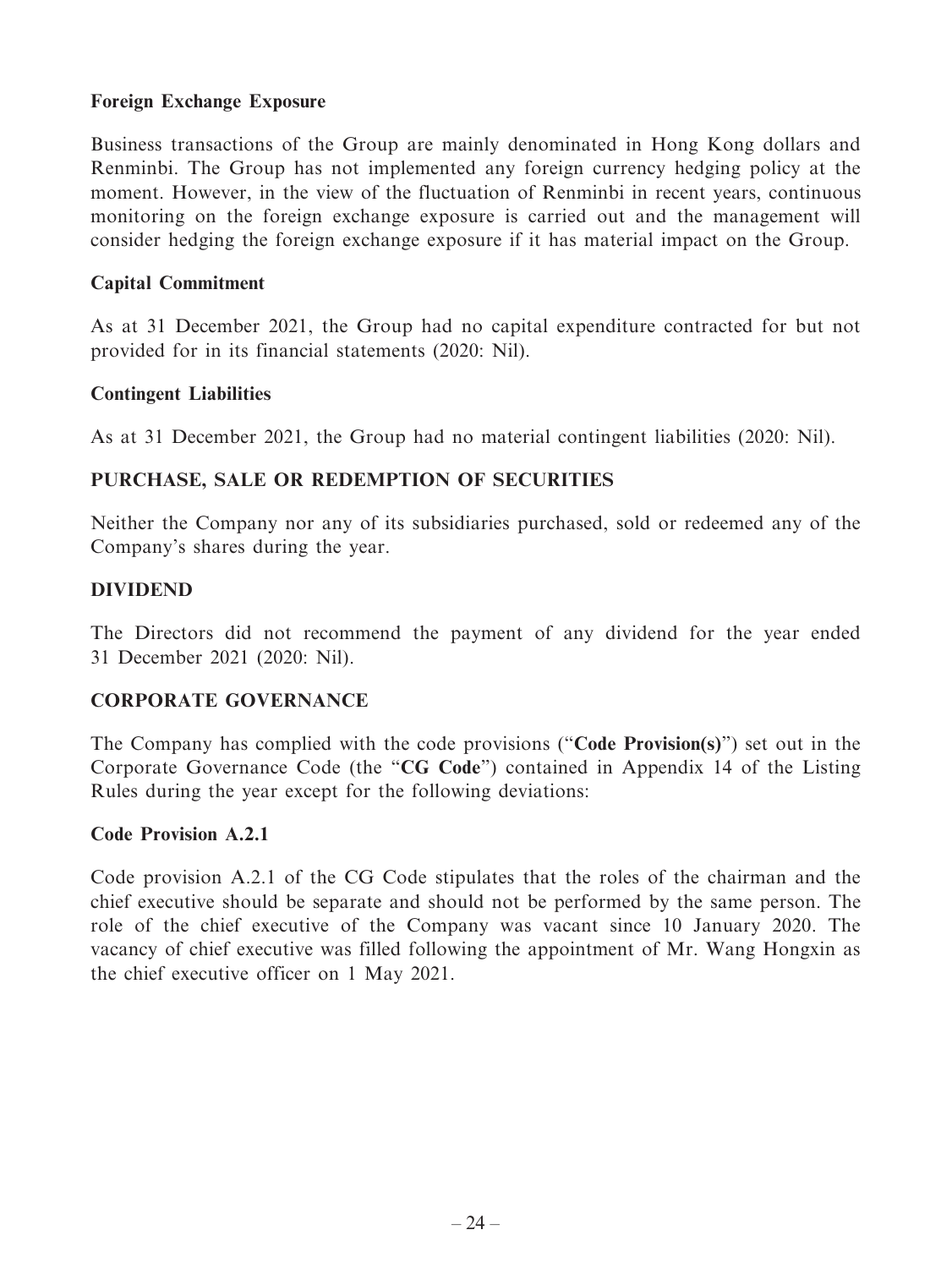# **Code Provision A.6.7**

Code Provision A.6.7 of the CG Code stipulates that independent non-executive directors and other non-executive directors should attend general meetings to gain and develop a balanced understanding of the views of shareholders. A special general meeting was held by the Company on 29 January 2021 ("**SGM**"), Ms. Yu Yang, a non-executive Director at that time and Mr. Chan Wai Dunean, an independent non-executive Director at that time, were absent from the SGM as they were required to attend other business meeting at that time.

# **Code Provision C.1.2**

Code provision C.1.2 of the CG Code stipulates that management should provide all members of the board with monthly updates giving a balanced and understandable assessment of the issuer's performance, position and prospects in sufficient detail to enable the board as a whole and each director to discharge their duties under Rule 3.08 and Chapter 13. During the six months ended 30 June 2021, the management of the Company did not provide the Directors with monthly updates on the Company's financial position and performance as required under the Code provision C.1.2 due to the change of the management and negligence of the former assistant chief financial officer of the Company. This deviation from the Code had been rectified after the appointment of the new financial controller of the Company in May 2021, and the Company will ensure that monthly updates shall be provided to the Directors in the future.

# **Code Provision E.1.2**

Code provision E.1.2 of the CG Code stipulates that the chairman of the board should attend the annual general meeting. Mr. Yan Li was unable to attend the annual general meeting held on 30 June 2021 due to illness. In his absence, he had assigned Ms. Choi Ngai Wah, a non-executive Director, to chair the annual general meeting in place of Mr. Yan to answer any queries from shareholders of the Company.

# **DIRECTORS' SECURITIES TRANSACTIONS**

The Company has adopted the code of conduct regarding directors' securities transactions as set out in the Model Code for Securities Transactions by Directors of Listed Issuers (the "**Model Code**") in Appendix 10 of the Listing Rules. Having made enquiry to all Directors, they all have confirmed that they have complied with the required standards as set out in the Model Code during the year.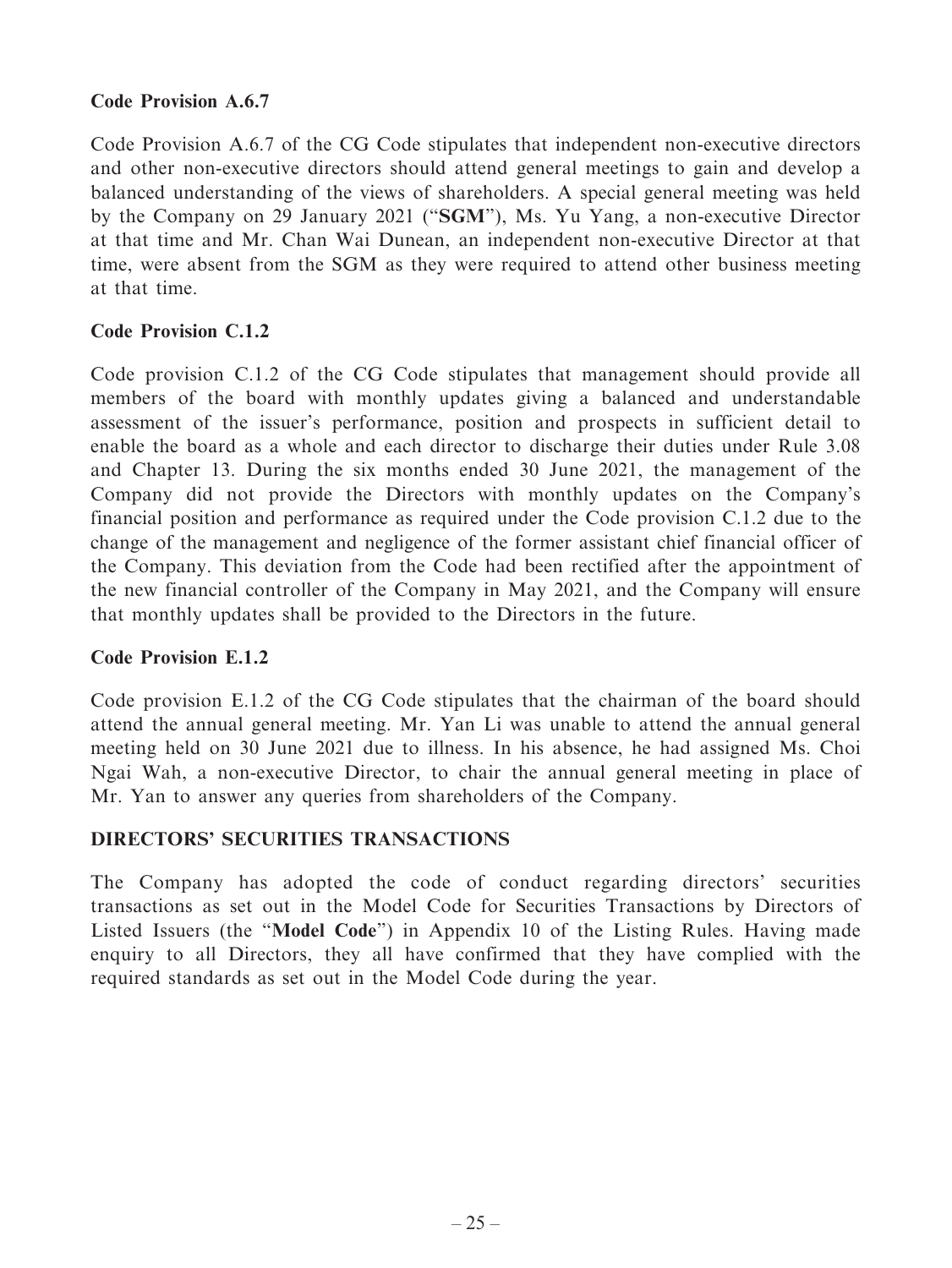# **LISTING STATUS**

On 17 December 2021, the Company received a letter from the Stock Exchange notifying the Company of its decision that the Company has failed to maintain a sufficient level of operations as required under Rule 13.24 of the Listing Rules to warrant the continued listing of its shares and that trading in the Company's shares shall be suspended under Rule 6.01(3) of the Listing Rules (the "**LD Decision**"). On 29 December 2021, the Company has submitted a written request to the Stock Exchange for the LD Decision to be referred to the Listing Committee for review pursuant to Chapter 2B of the Listing Rules. On 30 March 2022, the Company received a letter from the Stock Exchange notifying the Company that the Listing Committee was of the view that the Company failed to maintain a sufficient level of operations and assets as required under Rule 13.24 of the Listing Rules to warrant the continued listing of its shares, and decided to up hold the LD Decision to suspend trading in the Company's shares under Rule 6.01(3) of the Listing Rules (the "**LC Decision**"). As at the date of this announcement, the Company is in the process of reviewing the LC Decision and is discussing the same internally and with the professional advisers, and will consider whether to lodge a request for the LC Decision to be referred to the Listing Review Committee for review.

# **AUDIT COMMITTEE REVIEW**

As at the date of this announcement, the Audit Committee comprises three members comprising all the independent non-executive Directors, namely, Mr. Lee See Barry (who act as the chairman of the Audit Committee), Mr. Wang Ning and Prof. Huang Cibo.

All members of the Audit Committee possess appropriate knowledge and financial experience to perform their duties. The composition of the Audit Committee meets the requirements of Rule 3.21 of the Listing Rules. The primary duties of the Audit Committee, among other things, are to ensure the adequacy and effectiveness of the accounting and financial controls of the Group, oversee the performance of internal control systems, risk management system and financial reporting process, monitor the integrity of the financial statements and compliance with statutory and listing requirements and oversee the independence and qualifications of the external auditors and objectivity and the effectiveness of the audit process in accordance with applicable standards.

The consolidated financial statements of the Group for the year ended 31 December 2021 have been reviewed and approved by the Audit Committee, and the Audit Committee is of the opinion that such financial statements comply with the applicable accounting standards, the Listing Rules and all other applicable legal requirements. The Audit Committee therefore recommended the Board's approval of the Group's consolidated financial statements for the year ended 31 December 2021.